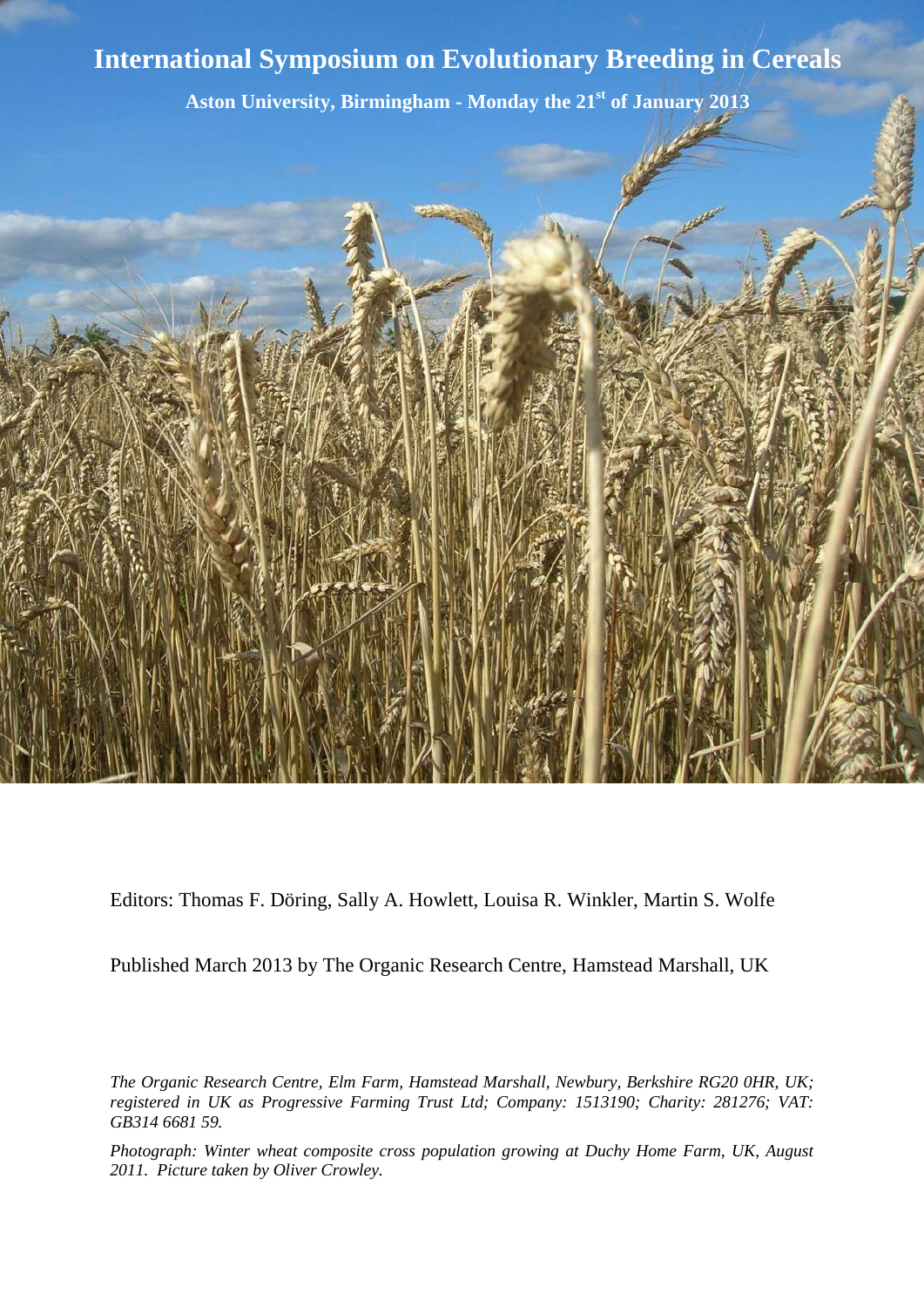#### **Contents** Page Döring TF, Wolfe MS Preface 3 **Session 1: Status of evolutionary breeding in cereals in Europe** Nuijten E, Lammerts van Bueren ET Evolutionary wheat breeding in the Netherlands 4 Bocci R, Ortolani L, Ceccarelli S Evolutionary plant breeding in Italy 5 Costanzo A, Bàrberi P Diversity to improve wheat cropping systems: Initial evidence on the potential of using evolutionary populations 6 Wolfe MS, Jones HE, Howlett S, Pearce H, Winkler LR, Crowley O, Stobart R, Döring TF Adaptive winter wheat populations in the UK: selected results 7 Rivière P, Dawson J, Galic N, Pin S, deKochko P, Berthellot JF, Goldringer I Creation of population-varieties adapted to organic farming and on farm biodiversity management - PPB program on bread wheat in France 8 **Session 2: The structure and utility of evolving crop populations** Hoebe P, Allegria R, Hoad S, Russell J, Spoor B Using SNP markers and morphological data to compare diversity between generations in composite cross populations of landraces and cultivated Barley (*Hordeum vulgare*) 9 Knapp S, Snape J, Döring TF, Wolfe MS, Griffiths S Genetic analysis of evolving winter wheat populations reveals reversion to wild type 10 Thepot S, Mackay I, Enjalbert J Study of linkage disequilibrium evolution in a wheat MAGIC population 11 Borgen A **Improved quality and disease management in diverse** populations 12 Crowley O, Winkler LR, Howlett S, Döring TF, Wolfe MS Is mass selection a tool to improve quality in winter wheat composite cross populations? 13 **Posters** Goldringer I, Enjalbert J, Galic N, Jouanne S, Rivière P, Dawson J, From landrace to mixtures and to composite cross populations: a range of initial populations to start 14

evolutionary participatory plant breeding

composite populations

composite cross populations

Coupling genetic and eco-physiologic models to simulate temporal evolution of cultivar mixtures and

Phenotypic comparison of winter wheat mixtures and

Serpolay E, Chable V, Collet A, Berthellot JF, de Kochko P

B, Enjalbert J

Wolfe MS

Lecarpentier C, Goldringer I, Andrieu

Hieronymus C, Howlett S, Winkler L, Döring TF, Fradgley N, Finckh MR,

15

16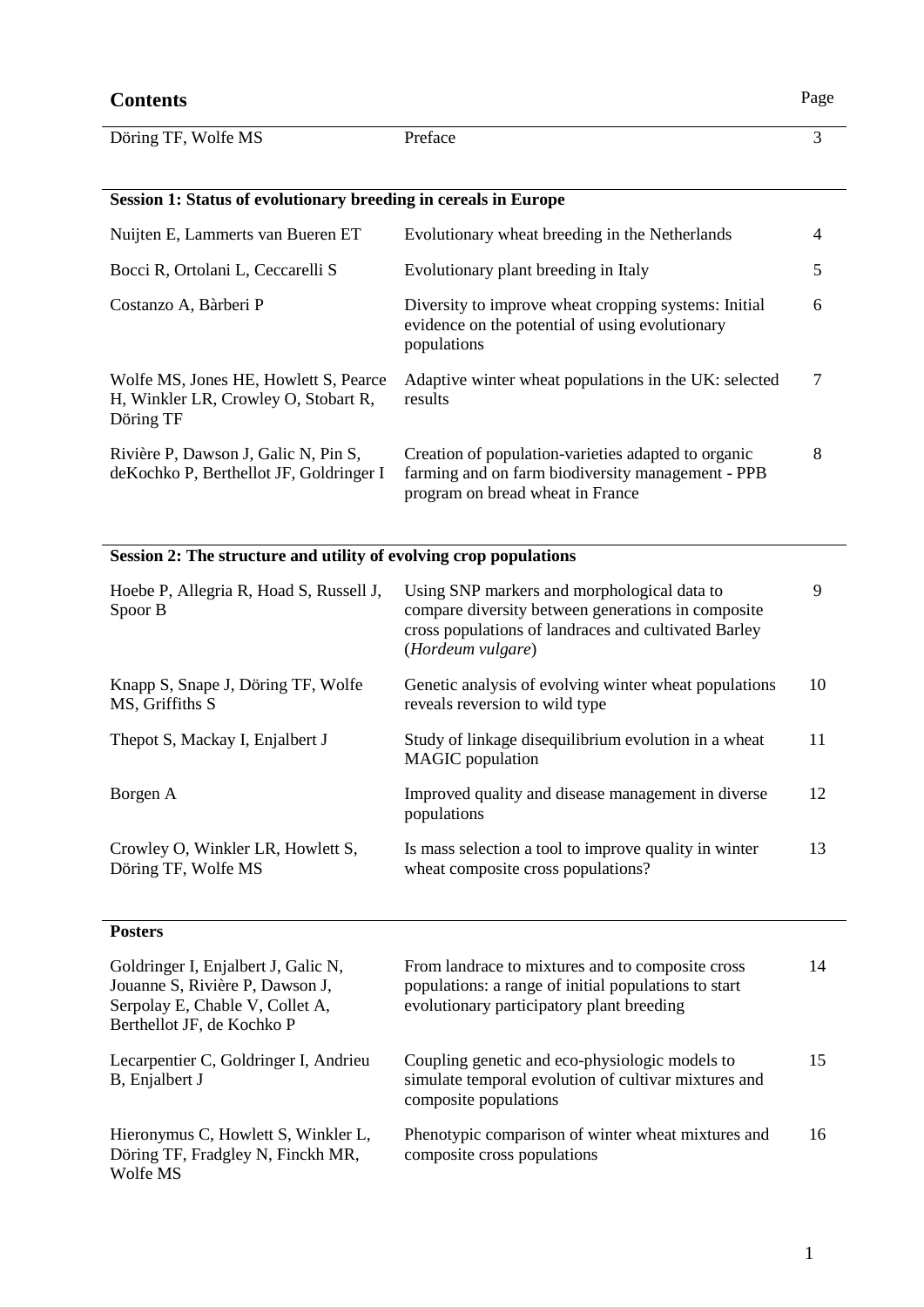| Winkler LR, Pearce H, Fradgley N,<br>Döring TF, Howlett S, Whitley A,<br>Wolfe M | Baking quality of two winter wheat CCPs in the UK                                                                                    | 17 |
|----------------------------------------------------------------------------------|--------------------------------------------------------------------------------------------------------------------------------------|----|
| Steffan PM, Borgen A, Backes G,<br>Rasmussen SK                                  | Common bunt resistant wheat composite cross<br>populations                                                                           | 18 |
| Finckh MR, Brumlop S                                                             | Winterkill in 2011/12: Effect on winter wheat pure<br>line varieties and winter wheat composite cross<br>populations in the $F_{11}$ | 19 |
| <b>Plenary discussion</b>                                                        |                                                                                                                                      |    |
| Winkler LR, Howlett SA, Döring TF                                                | Minutes from the plenary discussion: Taking<br>evolutionary breeding into the future                                                 | 20 |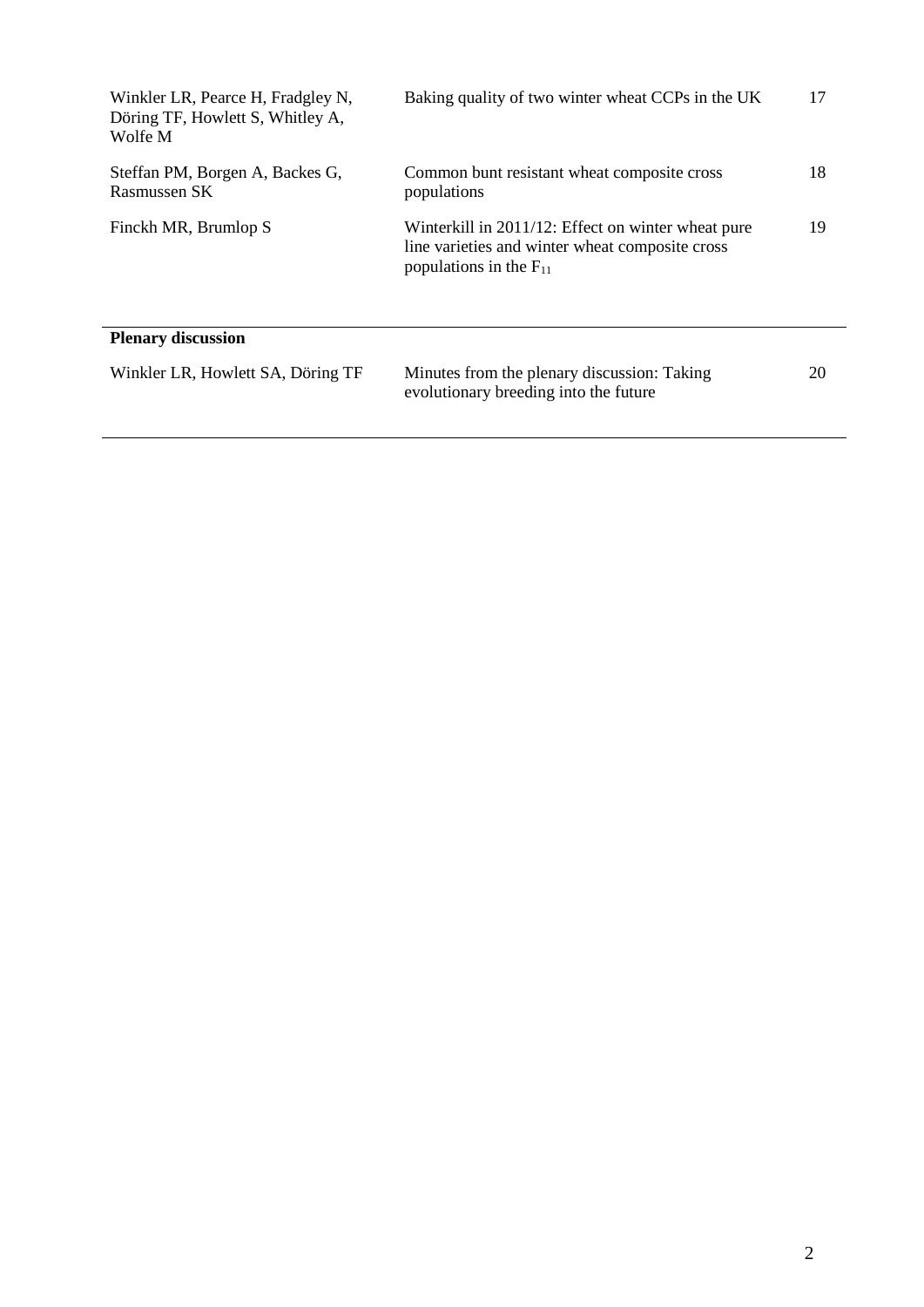# **Preface**

Evolutionary plant breeding has a long history, but has so far not become part of mainstream breeding research, nor has it been implemented in practice to any substantial degree.

However, over the last decade, research in evolutionary plant breeding has markedly intensified. For example, there are currently major research projects on-going in this area, including the EU funded project SOLIBAM, the Wheat Breeding LINK project in the UK, and the Danish Biobreed project. Also, a new 3-year international research project called COBRA on this topic is due to start in March 2013. Funded by the CORE Organic 2 Eranet the project brings together over 40 partner organizations from 18 European countries.

In addition, interest in evolutionary plant breeding is growing among farmers, breeders and policy makers. In fact, there are currently encouraging developments in the imminent revision of seed legislation in Europe that could lead to more room for evolutionary plant breeding approaches in the future.

This renewed interest in evolutionary plant breeding is partly due to the recognition that mainstream plant breeding is limited in terms of its engagement with end users, i.e. farmers and growers. More urgently however, effects of climate change on agricultural production have become more noticeable and there is also a growing awareness of increasing resource constraints; together, these will create more stressful growing conditions for agricultural crops. With this background, it is now being recognized that crops need to be able to cope with more variable, contrasting, fluctuating, and generally more unpredictable growing conditions.

To be able to deal with this large and increasing environmental variability, plant breeding needs to become more decentralized and diversified. Evolutionary plant breeding offers great potential in this respect. The contributions collated from this symposium explore this potential as well as the limitations of evolutionary plant breeding. While they only show a part of the on-going research activities in Europe, we hope that these proceedings provide inspiration both for further research and for implementation in practice.

Hamstead Marshall & Fressingfield, March 2013

Thomas Döring and Martin Wolfe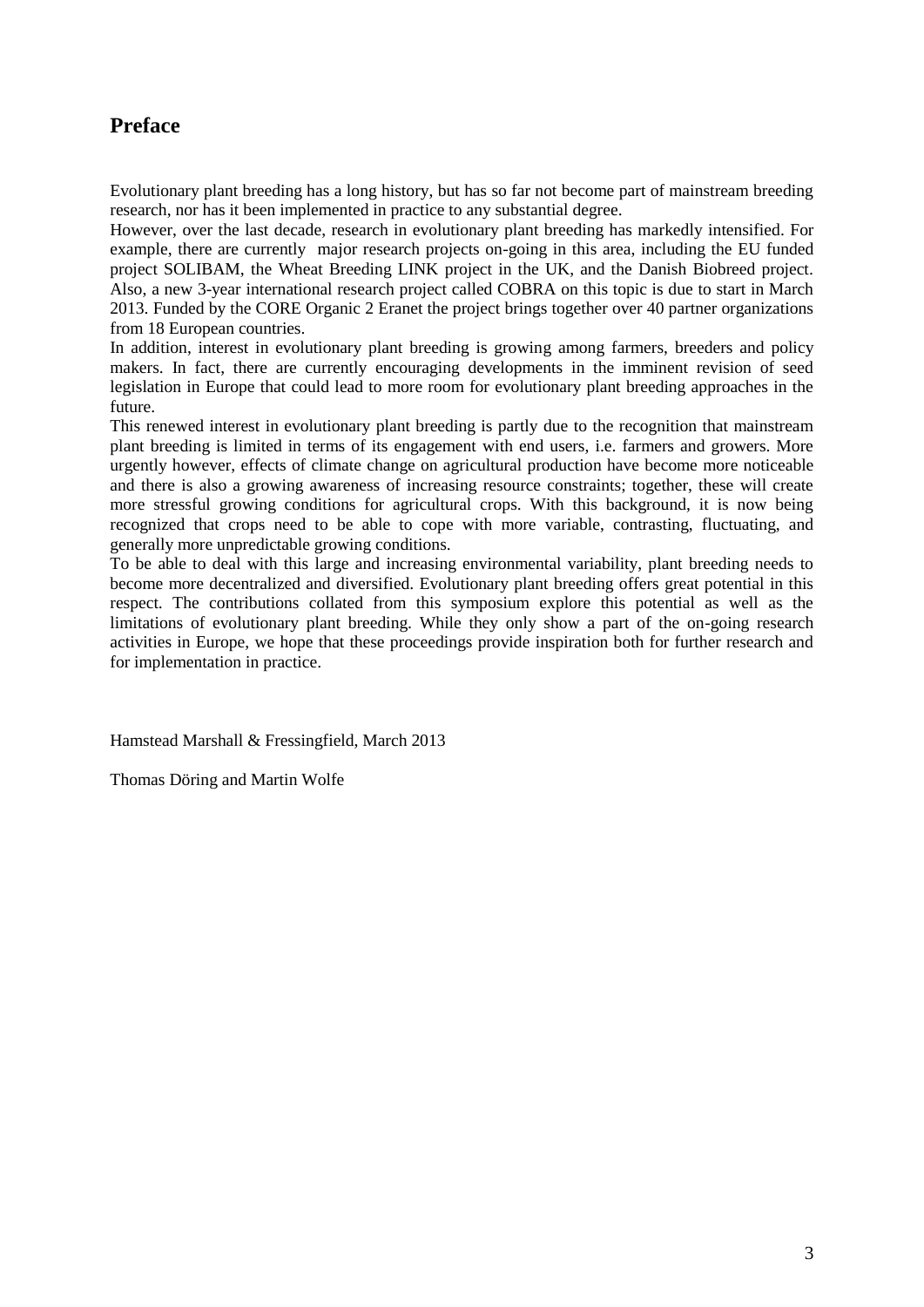## **Evolutionary wheat breeding in the Netherlands**

## **Edwin Nuijten1\* & Edith T. Lammerts van Bueren1,2**

*<sup>1</sup>Louis Bolk Institute; Hoofdstraat 24, 3972 LA Driebergen, the Netherlands <sup>2</sup> Wageningen University, Wageningen, The Netherlands*

*\*corresponding author: [e.nuijten@louisbolk.nl](mailto:e.nuijten@louisbolk.nl)*

**Key words**: evolutionary breeding, wheat, organic agriculture, yield stability, baking quality

### **Abstract**

Although the Netherlands have a strong position in vegetable breeding, not much cereal breeding is conducted as only one company has survived the consolidations. Organic wheat growers rely on a limited number of varieties that were developed about 20 years ago as only very few varieties combine good baking quality with adaptation to Dutch growing conditions. Varieties developed by organic breeders in Germany and Switzerland seem adapted to Dutch conditions. Still, this means a dependence on varieties developed for other climatic conditions. The total organic wheat acreage in the Netherlands (approx. 2000 ha) is too small to sustain a wheat breeding programme.

The question is whether evolutionary wheat breeding can be an alternative approach (Philips and Wolfe 2005). An added value of the evolutionary breeding approach is that increased diversity helps deal with biotic (pests, diseases) and abiotic (e.g. drought) stresses and more heterogeneity in soil fertility (Finckh 2008). Furthermore, genetic diversity would also allow such crops to co-evolve with changes in climate and adapt themselves to new growing environments (e.g. different farms).

Wageningen University is partner in a European "cycling" project wherein a winter wheat composite cross population (CCP) bred in the UK (Döring et al. 2010) is cycled to different European growing sites every year. We have replanted all populations every year next to the newly received populations and have analysed their progress in adaptation by comparing them for yield, yield components and traits related to vegetative growth.

However, evolutionary breeding based on natural selection is not expected to improve traits related to baking quality (Dawson et al. 2008). To overcome this drawback, a combination of evolutionary and directional selection is proposed (Murphy et al. 2005). Therefore, a second project in the Netherlands is being conducted with spring wheat to provide more information on possible solutions. It studies a modified evolutionary breeding approach together with Getreidezüchtungsforschung Dottenfelderhof (GD). In this modified evolutionary breeding scheme, CCPs are grown at a farmer field in the Netherlands; in the second generation, ear progenies selected at the farm are grown at the breeding station and tested for quality traits. Subsequently, the best ear progenies are mixed again and the optimised CCPs are returned to the farmer for further on-farm selection. In this presentation we will provide an update on the status of both projects.

- Finckh MR (2008) Integration of breeding and technology into diversification strategies for disease control in modern agriculture. *European Journal of Plant Pathology* **121**: 399-409.
- Dawson JC, Murphy KM, Jones SS (2008) Decentralized selection and participatory approaches in plant breeding for low input systems. *Euphytica* **160**: 143-154.
- Döring TF, Wolfe M, Jones H, Pearce H, Zhan J (2010) Breeding for resilience in wheat Nature's choice. In: I. Goldringer, JC Dawson, A Vettoretti, F Rey (Eds.) 'Breeding for Resilience: a strategy for organic and low-input farming systems?' *Proceedings of EUCARPIA conference Section Organic and Low-input Agriculture, 1-3 December 2010, Paris. INRA and ITAB, France*, p. 47-50.
- Murphy K, Lammer D, Lyon S, Carter B, Jones SS (2004) Breeding for organic and low-input farming systems: an evolutionary participatory breeding method for inbred cereals. *Renewable Agriculture and Food Systems* **20**: 48-55.
- Phillips SL, Wolfe MS (2005) Centenary Review. Evolutionary plant breeding for low input systems. *Journal of Agricultural Science* **143**: 245-254.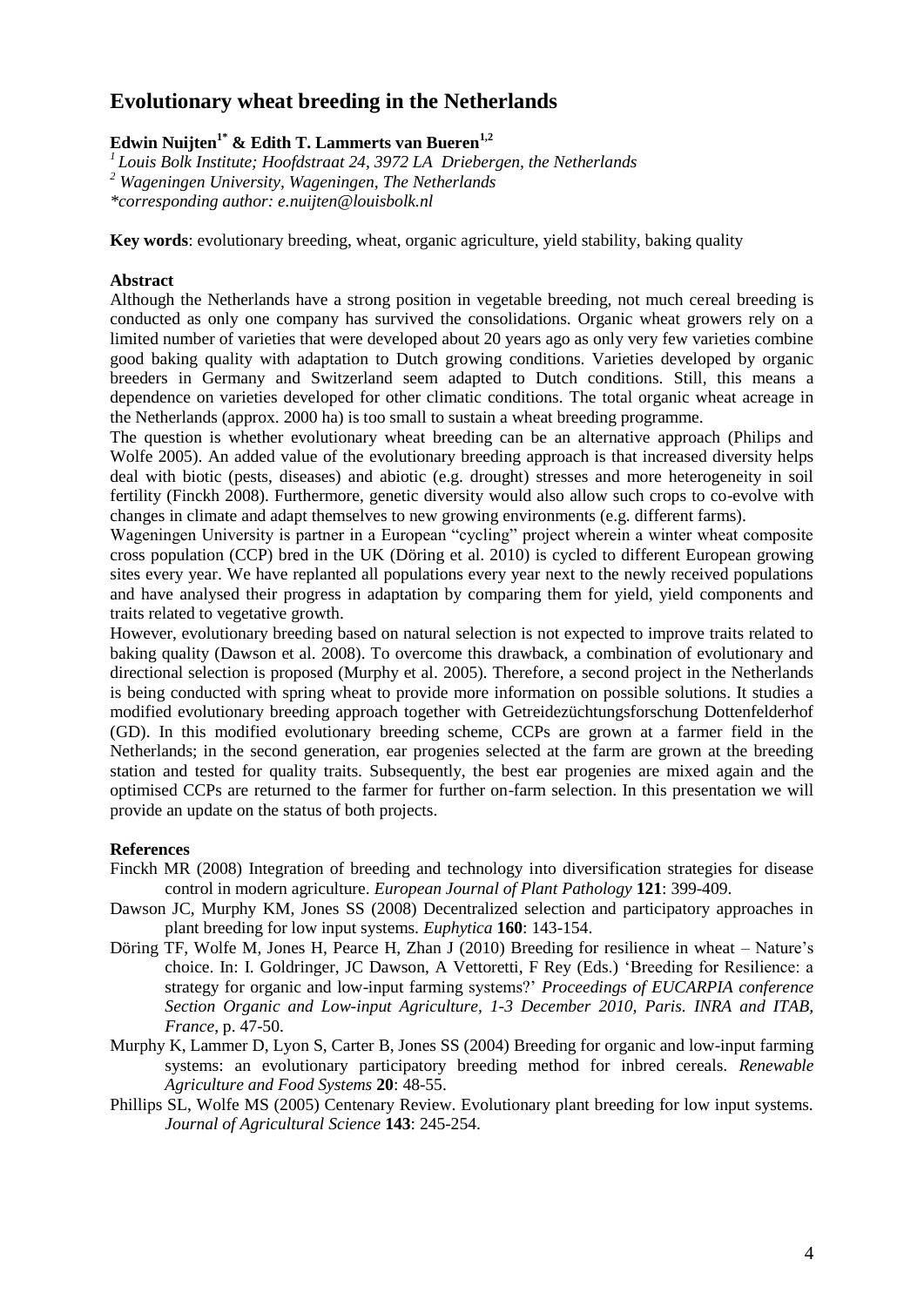# **Evolutionary plant breeding in Italy**

## **Riccardo Bocci<sup>1</sup> \*, Livia Ortolani<sup>1</sup> , Salvatore Ceccarelli<sup>2</sup>**

*<sup>1</sup>AIAB via Piave 14, 00187 Rome (Italy) 2 ICARDA, 40 Impasse Suzanne Bernard, 34070 Montpellier (France) \*corresponding author: r.bocci@aiab.it*

**Key words**: evolutionary plant breeding, climate change, wheat, barley, participatory research, organic varieties

### **Abstract**

In Italy organic cereal farmers are increasingly looking for varieties (e.g. old varieties or landraces) adapted to their agricultural and traditional processing systems (Bocci et al, 2011). They are also facing the challenge of a changing climate, which year after year becomes more evident (Hertsgaard, 2012). However, the present legal framework, market requirements and the loss of skills of selecting on the farm make it difficult for organic farmers to do so. Having this in mind, in the winter 2010 AIAB with the support of ICARDA set up an evolutionary plant breeding project, within the framework of the European research project SOLIBAM (www.solibam.eu).

Farmers, even organic ones, are decreasingly looking at the crop and at the individual plants in the field. Therefore the first aim was to stimulate farmers to start again to look at diversity in their cereals fields and to select individual plants to eventually obtain more suitable varieties or populations. The materials given to farmers were segregating populations of durum wheat, soft wheat and barley developed at ICARDA. Farm days were organised each year on the participating farms, with the objective to bring back diversity to the farms and to see what kind of reaction farmers show.

This paper will present the results of the 2 years activities on the targeted crops, pointing out opportunities and bottlenecks of starting an evolutionary plant breeding project. The main question addressed by the presentation will be: what are the conditions that can influence the participation of farmers in research activities?

### **References**

Bocci R, Ortolani L Micheloni C (2012) The seed sources of organic farmers in Italy. Paper submitted to the IFOAM Seed Preconference – Korea 2011.

Hertsgaard M (2012) The End of Pasta. *Newsweek* **155** (25): 32-36.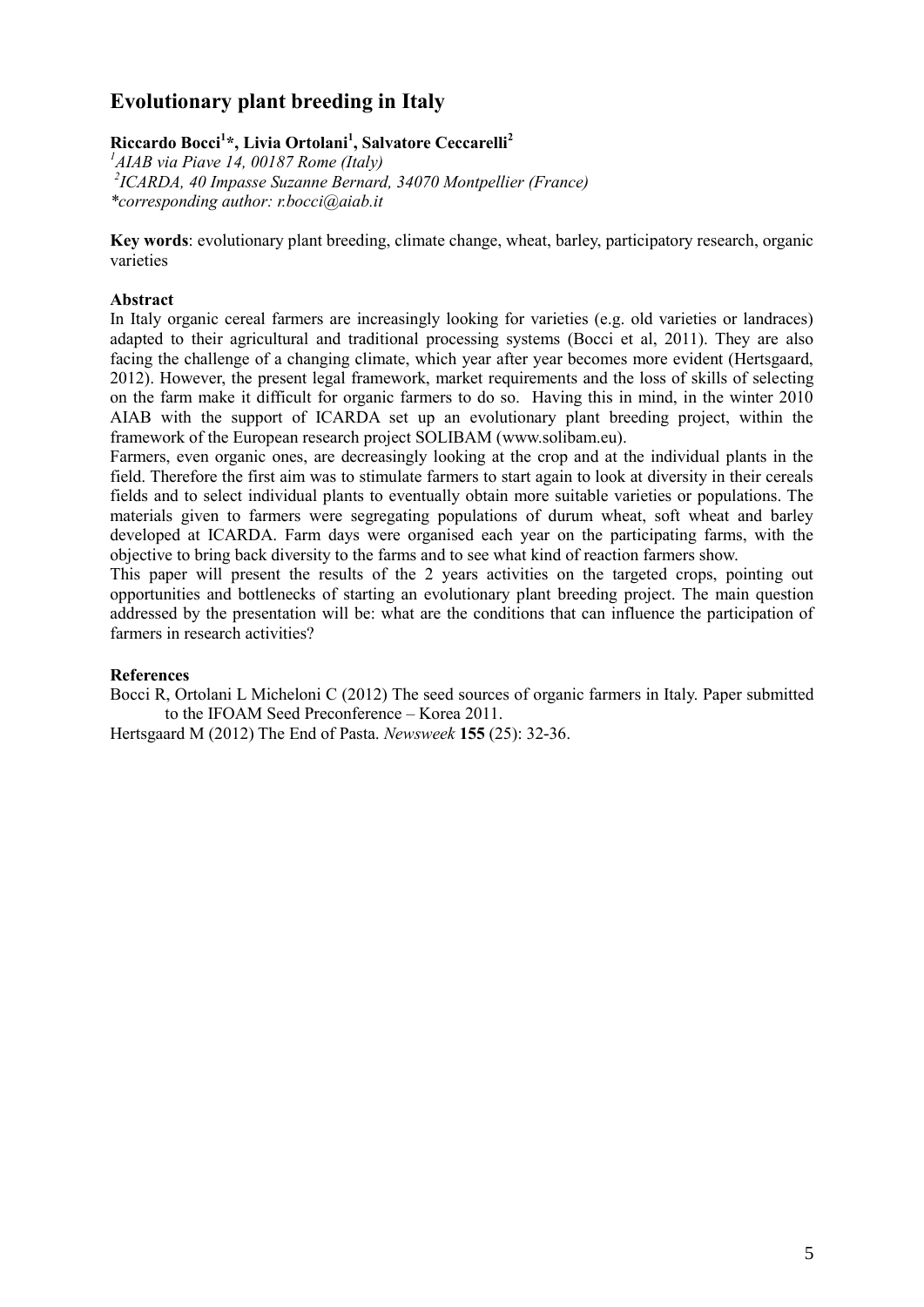## **Diversity to improve wheat cropping systems: evidence from field trials in Italy using evolutionary populations**

## **Ambrogio Costanzo\* & Paolo Bàrberi**

*Institute of Life Sciences, Scuola Superiore Sant'Anna, Piazza Martiri della Libertà 33, 56127 Pisa, Italy.* 

*\*corresponding author: a.costanzo@sssup.it*

**Keywords**: Composite cross populations, living mulch, planned agro-biodiversity.

### **Abstract**

Under reduced levels of external inputs wheat production is often limited by low yield, high weed pressure and highly heterogeneous environments. This is further exacerbated by unpredictable climatic fluctuations. Here, we tested the hypothesis that organic and low input wheat production may be improved by the deliberate introduction of diversity into the crop stand (Newton et al. 2009). Field experiment were carried out to test the efficacy of increasing both genetic and species diversity of the crop stand to support economically acceptable yields, increased yield stability and weed reduction. Genetic diversity was increased by using varietal mixtures or evolutionary populations, while species heterogeneity was achieved by including a leguminous living mulch. The experiment was carried out within an organic stockless rotation, included in the MASCOT (Mediterranean Arable System Comparison Trial) long-term experiment (Bàrberi & Mazzoncini 2006) on an alkaline silty-loam with high weed pressure. Four Composite Cross Populations (CCPs) were grown since 2010-11 (generation zero) and compared to a mixture of four modern commercial varieties (MMV), a mixture of four traditional Italian varieties (MHV) and two pure line controls. Two of the CCPs were provided in 2010 by the Organic Research Centre, UK, as F9 and two were provided in the same year by the Agricultural Research Centre of the Hungarian Academy of Sciences, as an F6 and an F8 respectively. The treatments were sown either as wheat only (PC) or with a *Trifolium subterraneum* additive living mulch (LM) in 2010/11, 2011/12 and 2012/13.

Contrary to the mixtures, the CCPs were harvested and re-sown in either the PC or LM system after bulking seeds from the respective treatments in the previous season. Crop establishment, yield, yield components, wheat phenology, wheat and weed growth were assessed. In year 1, the crop was sown very late (09.02.11), due to abnormally intense autumn rainfall; establishment was poor and yield was low, especially in the LM system. In year 2, by contrast, the trial was sown much earlier (15.10.11) and the average grain yield was 250% higher than in year 1, with no differences observed between the PC and LM systems. Seeds left from generation zero of each CCP were also sown alongside the trial. The year 3 experiment was sown on 21.10.12. The MHV yielded less than the MMV and one of the pure lines in year 2. However, no clear differences were observed between CCPs, mixtures and pure lines with respect to yield and weed suppression, neither in year 1 nor in year 2. Nevertheless, these CCPs were supposedly not adapted to our environment and climate, and were subjected to an unusually short growing season in year 1.

From the data so far, we suggest that innovations at the genetic level may be the most direct way to improve low input and organic wheat production. In this context, sowing heterogeneous populations is of value in maintaining or stabilizing yields. In 2012-13 we will also compare different generations of CCPs at both early and late sowing time, to test the hypothesis that CCPs may change and improve their performance due to environment and management-related evolutionary processes.

### **Acknowledgements**

The research leading to these results has received funding from the European Community's 7th Framework Programme (FP7/ 2007-2013) under the grant agreement n° 245058 SOLIBAM.

- Bàrberi P, Mazzoncini M (2006) The MASCOT (Mediterranean Arable System Comparison Trial) long-term experiment (Pisa, Italy). In: *Long-term field experiments in organic farming* (Eds Raupp J, Pekrun C, Oltmanns M, Köpke U). ISOFAR Scientific Series, Berlin: 1-14.
- Newton AC, Begg GS, Swantson JS (2009) Deployment of diversity for enhanced crop function. *Annals of Applied Biology* **154**: 309-322.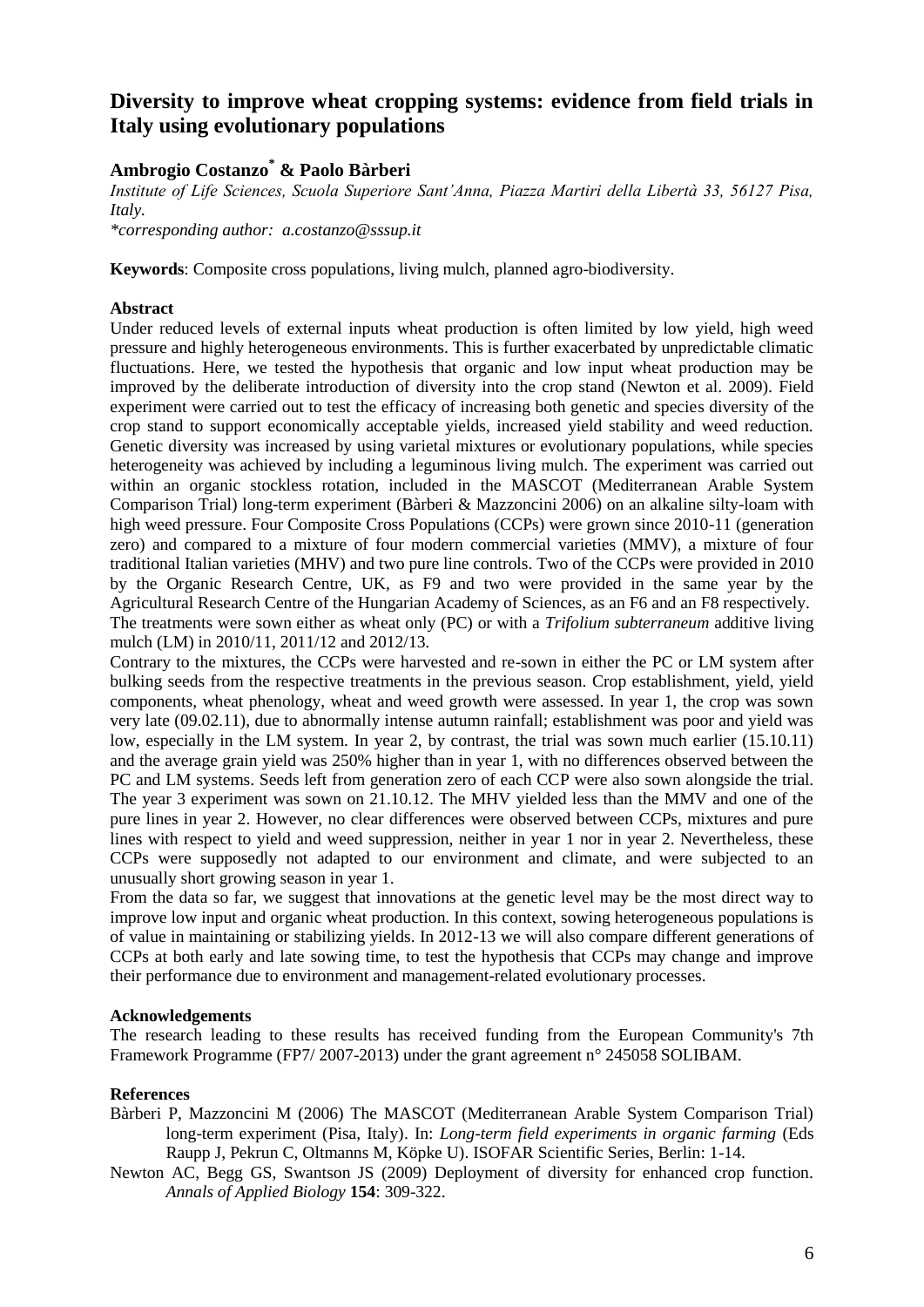## **Adaptive winter wheat populations in the UK: selected results**

**Martin Wolfe1\*, Hannah Jones<sup>2</sup> , Sally Howlett<sup>1</sup> , Helen Pearce<sup>1</sup> , Louisa Winkler<sup>1</sup> , Oliver Crowley<sup>1</sup> & Thomas Döring<sup>1</sup>**

*<sup>1</sup>Organic Research Centre, Hamstead Marshall, Newbury Berks RG20 0HR, UK. <sup>2</sup>University of Reading, Whiteknights, Reading, Berks., UK. \* corresponding author: wolfe@wakelyns.co.uk*

### **Keywords**: wheat, mixtures, populations

### **Abstract**

For the past two centuries, a short period in the evolution of cultivated wheat, plant breeding has focused increasingly on the selection of pure line varieties, protected for breeders in a rigid legal framework. This has been effective because of relatively uniform environmental conditions assisted by a range of inputs, the resources for which have been regarded as unlimited. The resulting large-scale monoculture is having numerous negative effects on agricultural and non-agricultural ecosystems together with stagnation in output. Of the various ways in which this situation can be improved, we have been involved in exploiting variety mixtures (e.g. Wolfe 1985) and, more recently, in the development of composite cross populations (CCPs) (Phillips & Wolfe 2005, Döring et al. 2010) through evolutionary plant breeding (Suneson 1956).

Based on 21 parent varieties selected in 2001, a set of CCPs focused on yield, quality or the combination was grown under organic or non-organic conditions in the UK and in other environments across the European mainland. Without artificial selection, the general tendency was for the populations to gain height significantly, relative to their parents, associated with a modest yield gain, resulting in reduced harvest index but greater, overall, nutrient use efficiency. As expected, there was a gain in resilience relative to the average of the parents.

However, within the UK, there was little evidence of local adaptation or even of adaptation to farming system (see Knapp et al., this volume). This may have been because the effects of environmental changes from season to season were greater than the within-season differences. However, the great potential for adaptation within the populations was evident when CCP YQ was grown in Hungary, under winter conditions more severe than those experienced during the selection and evolution of the parents. After only season of poor yield, the population recovered to produce a high yield in the following season.

#### **Acknowledgements**

We are grateful for research grants from DEFRA, UK through the Sustainable Arable LINK programme (LK0999).

- Döring TF, Wolfe M, Jones H, Pearce H, Zhan J (2010) Breeding for resilience in wheat Nature's choice. In: Goldringer I, Dawson JC, Vettoretti A, Rey F (Eds.) 'Breeding for Resilience: a strategy for organic and low-input farming systems?' *Proceedings of EUCARPIA conference Section Organic and Low-input Agriculture, 1-3 December 2010, Paris. INRA and ITAB, France*, p. 47-50.
- Phillips SL, Wolfe MS (2005) Centenary Review. Evolutionary plant breeding for low input systems. *Journal of Agricultural Science* **143**: 245-254.
- Suneson CA (1956) An evolutionary plant breeding method. *Agronomy Journal* **48**:188-191
- Wolfe MS (1985) The current status and prospects of multiline cultivars and variety mixtures for disease resistance. *Annual Review of Plant Pathology*, **23**: 251-273.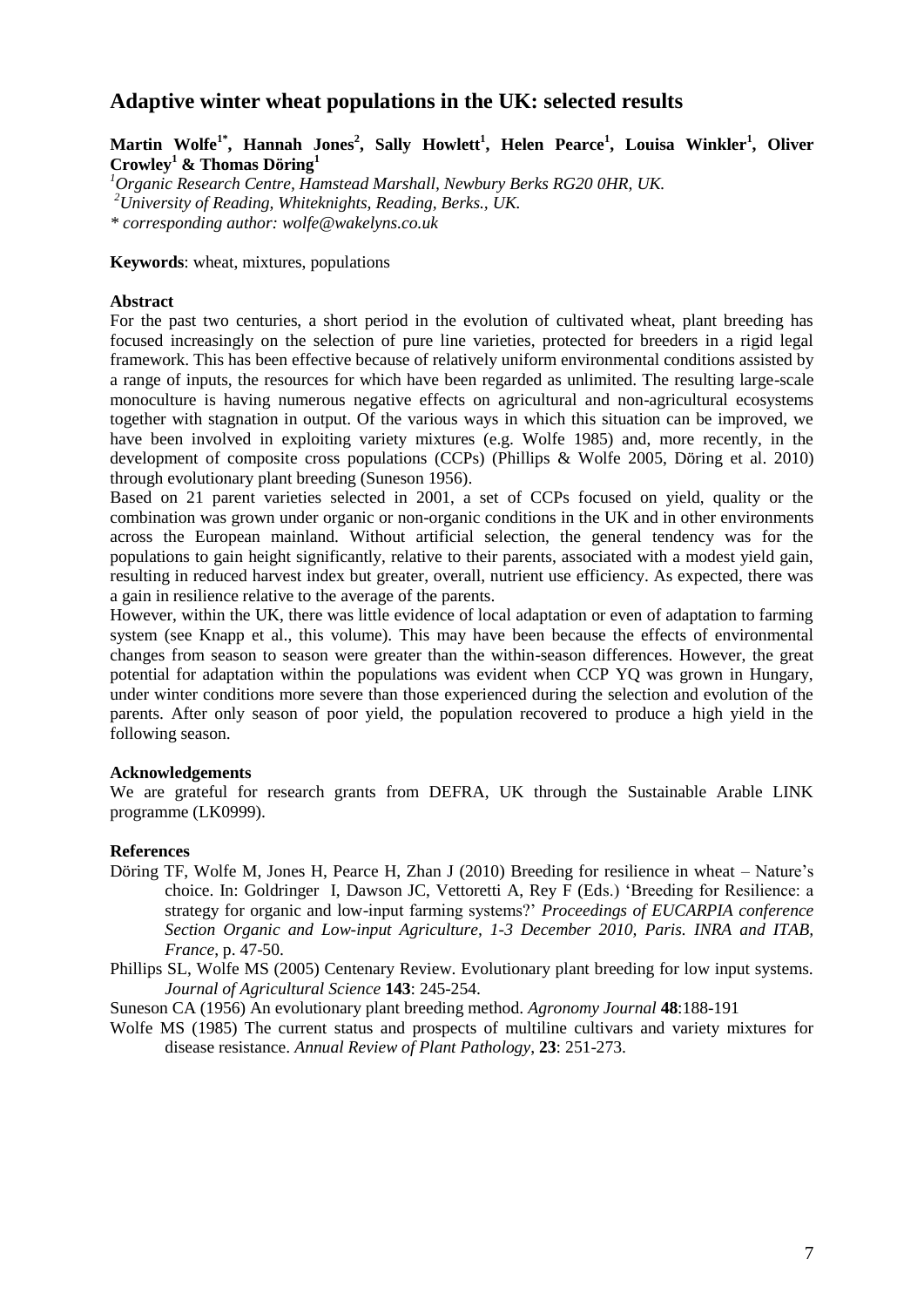## **Creation of populations adapted to organic farming and on-farm biodiversity management: PPB programme on bread wheat in France**

## **Pierre Rivière1\*, Julie Dawson<sup>2</sup> , Nathalie Galic<sup>1</sup> , Sophie Pin<sup>1</sup> , Patrick deKochko<sup>3</sup> , Jean-François Berthellot<sup>3</sup> , Isabelle Goldringer<sup>1</sup>**

*1 INRA Le Moulon, Ferme du Moulon, F-91190 Gif sur Yvette, France*

*<sup>2</sup>Cornell University, Department of Plant Breeding and Genetics, 417 Bradfield Hall, Ithaca, NY 14853, USA*

*<sup>3</sup>Réseau Semences Paysannes 3, avenue de la Gare F-47190, Aiguillon France \*corresponding author: pierre.riviere@moulon.inra.fr*

**Key words**: participatory research, organic breeding, bread wheat, on-farm management

### **Abstract**

Organic farming needs research on concepts and methods for selection and biodiversity conservation. This project aims to address these needs by developing new methods, knowledge and resources specific to organic farming. High diversity among organic systems requires more diversity among and within cultivars to enable them to cope with environmental variations. This strategy increases resilience and stability of cultivars in space and in time (Wolfe et al. 2008). In France, we have developed populations in a participatory plant breeding programme (PPB) in collaboration with Réseau Semences Paysannes (Farmer Seed Network, RSP) (Dawson et al. 2011).

Our project started in 2005 with the creation of 90 populations by crosses from a broad genetic range. In 2012, there are 26 farms in France hosting those populations. The research team works in collaboration with the farmers in order to provide information for their selections. Researchers and farmers collectively conduct evaluations of the populations and make decisions about selections.

In a mass-selection programme undertaken by the farmers on these populations, we analyzed the selection differential and response to selection and estimated realized heritability (h2r) for agronomical and morphological traits. Selection differential and response to selection were found positive for most of the traits of interest to the farmers.

We also studied genotype-by-environment (GxE) interactions in the network of farms using two statistical approaches: the Finlay Wilkinson and AMMI models (Gauch et al. 2006, Nabugommu et al. 1999). Genotype by environment interactions were found highly significant for many traits. Using farmers' practices and pedoclimatic data, we identified groups of farms that share similar profiles.

These results will help us to understand the impact of the selection methods and organization on the evolution of the populations and the creation of new crops. Each year, these results are summarized in a report sent to the farmers in the programme prior to sowing, which helps to guide their selection process.

- Dawson J, Rivière P, Berthellot JF, Mercier F, de Kochko P, Galic N, Pin S, Serpolay E, Thomas M., Giuliano S, Goldringer I (2011) Collaborative Plant Breeding for Organic Agricultural Systems in Developed Countries. *Sustainability* **3**: 1206-1223.
- Gauch HG, Piepho HS, Annicchiarico P (2008) Statistical Analysis of Yield Trials by AMMI and GGE: Further Considerations. *Crop Science* **3:** 866-889.
- Nabugommu F, Kempton RA, Talbot M (1999) Analysis of series of trials where varieties differ in sensitivity to locations. *Journal of Agricultural, Biological and Environnmental Statistics* **4**: 310-325.
- Wolfe M, Baresel J, Desclaux D, Goldringer I, Hoad S, Kovacs G, Löschenberger F, Miedaner T, Østergård H, Lammerts van Bueren E (2008) Developments in breeding cereals for organic agriculture. *Euphytica* **163**: 323-346.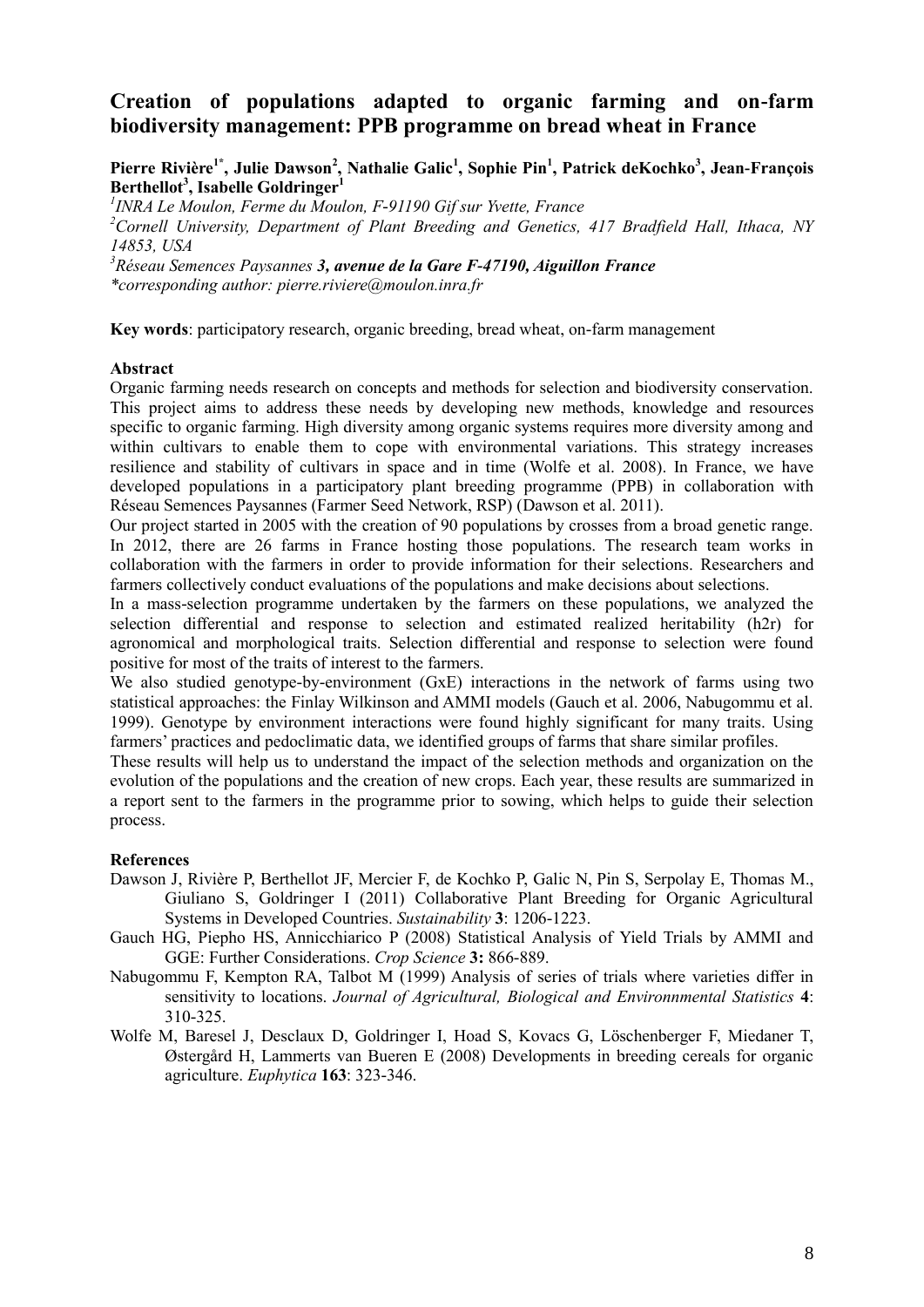## **Using SNP markers and morphological data to compare diversity between generations in composite cross populations of landraces and cultivated barley (***Hordeum vulgare***)**

**Peter Hoebe 1 , Rodrigo Allegria<sup>1</sup> , Steve Hoad<sup>1</sup> , Joanne Russell 2 & Bill Spoor<sup>1</sup>** *<sup>1</sup>Crop & soils systems, SRUC, West Mains Road, King's Buildings, Edinburgh, UK. 2 James Hutton Institute, Invergowrie, Dundee, UK \*corresponding author: peter.hoebe@sruc.ac.uk*

**Keywords**: *Hordeum vulgare*, broadening of genetic base, heterozygosity, genetic variation, phenotype, local adaptation

## **Abstract**

Modern crop varieties have been bred in order to provide high yields under high input management, which has led to a relatively lower genetic diversity in modern cultivars compared to wild or traditional crop varieties. This depletion of variation present in modern crops is believed to have a big effect on traits involving response to environmental pressures (Suneson 1956, Allard 1988, Goldringer et al. 2006, Harlan 1921, Ibrahim & Barrett 1991, Paillard et al. 2000).

In order to study whether a higher amount of variation would create crops that are better in dealing with their environment and to measure their genetic diversity, we have been developing highly heterozygous populations by hybridizing approximately 25 lines of barley (*Hordeum vulgare*) landrace and modern cultivar material in four generations. We have measured life history traits (height, seed number, ear number) and genotyped up to 384 SNP (single nucleotide polymorphism) markers per individual for every generation. The aim of this project was to measure the stability of different traits between generations and sites and to see whether the morphological traits of the more heterozygous populations (F4) showed less variability than those of the less heterozygous ones (parental).

We found that there was a higher degree of heterozyposity but similar amounts of genetic variation present in later generations relative to earlier ones. We found variable outcomes for morphological measurements: for example, traits like plant height and grain number showed less variation in later generations, whereas ear length variability remained stable but the population average increased over time. In the coming years, we will test these composite cross populations under field conditions at multiple sites for life history traits and output but also for disease resistance and nitrogen use efficiency.

## **References**

Suneson CA (1956) An evolutionary plant breeding method. *Agronomy Journal* **48**:188-191

- Allard RW (1988) Genetic changes associated with the evolution of adaptedness in cultivated plants and their wild progenitors. *Journal of Heredity* **79**: 225-238.
- Goldringer I, Prouin C, Rousset M, Galic N, Bonnin I (2006) Rapid differentiation of experimental populations of wheat for heading time in response to local climatic conditions. *Annals of Botany* **98**: 805-817.
- Harlan HV & Martini ML (1921) A composite hybrid mixture. *Journal of the American Society of Agronomy* **21**: 407-490.
- Ibrahim KM & Barrett JA (1991) Evolution of mildew resistance in a hybrid bulk population of barley. *Heredity* **67**: 247-256.
- Paillard S, Goldringer I, Enjalbert J, Trottet M, David J, de Vallavieille-Pope C, Brabant P (2000) Evolution of resistance against powdery mildew in winter wheat populations conducted under dynamic management. II. Adult plant resistance. *Theoretical and Applied Genetics*: **101**: 457- 462.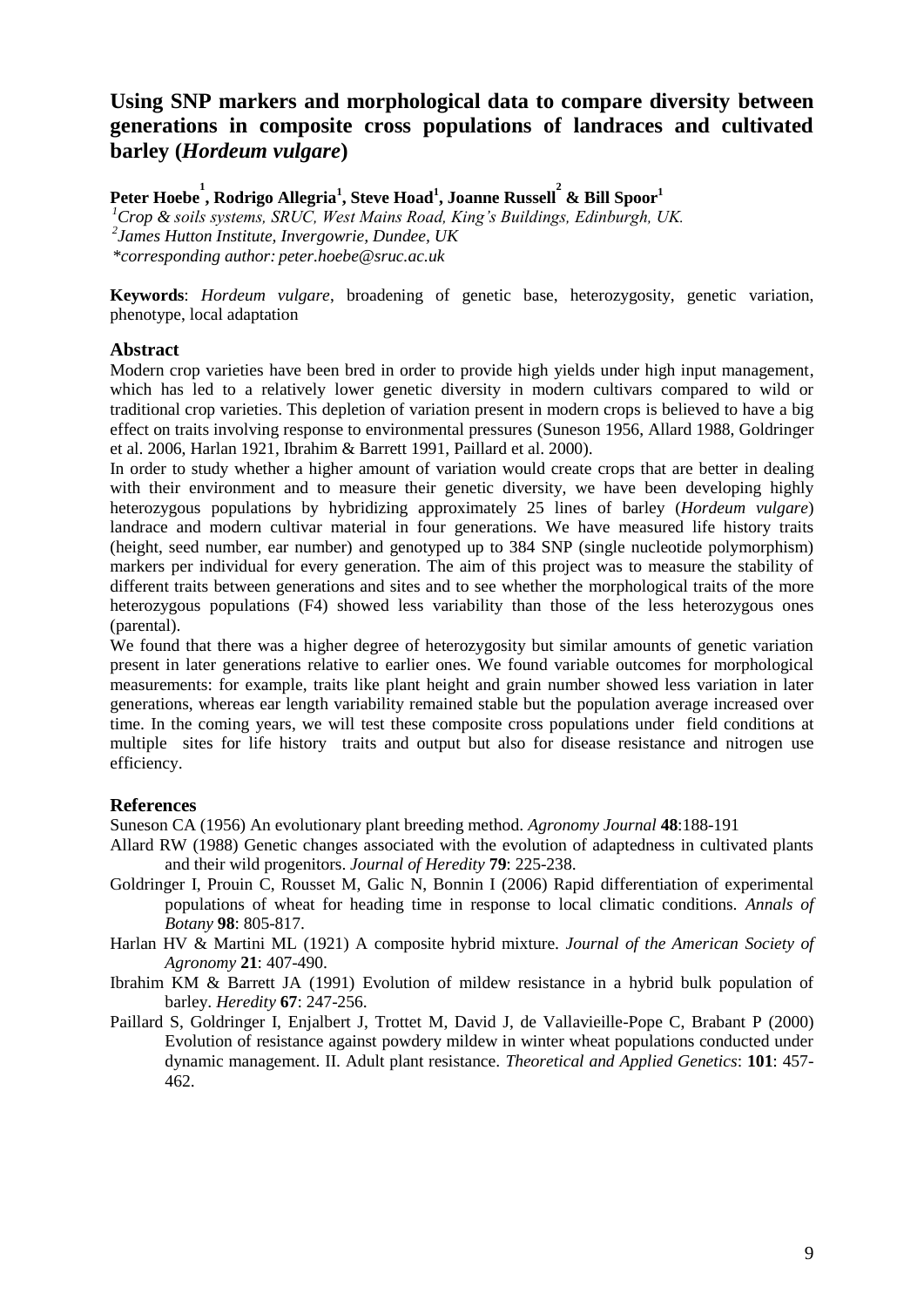## **Genetic analysis of evolving winter wheat populations reveals reversion to wild type**

**Samuel Knapp1,2, John Snape<sup>1</sup> , Thomas F. Döring<sup>3</sup> , Martin S. Wolfe<sup>3</sup> , Simon Griffiths<sup>1</sup> \***

1 *John Innes Centre, Norwich Research Park, Norwich, NR4 7UH, UK*  2 *Institute of Plant Breeding, Seed Science and Population Genetics, University of Hohenheim, Fruwirthstraße 21, 70599 Stuttgart, Germany* 3 *The Organic Research Centre, Hamstead Marshall, RG20 0HR, UK \*corresponding author: simon.griffiths@jic.ac.uk*

**Key words**: competition, composite cross population, plant height, vernalization

#### **Abstract**

In evolutionary plant breeding, a genetically diverse crop population is subjected to local natural selection. In this process, local adaptation may occur through natural selection, and crop yields may be more stable because of buffering effects of genetic diversity (Döring et al. 2011). By re-sowing diverse crop populations for several generations at one site, genotypes that are well adapted to prevailing biotic and abiotic environmental conditions are expected to increase in frequency through natural selection. The aim of this study was to test if natural selection can be detected at the genetic level in differently managed composite cross populations (CCPs) of winter wheat.

CCPs, produced by intercrossing 12 milling and 9 feed varieties in a half diallel, and pooling at  $F_2$ , were grown for 11 generations at two organic and two conventional sites in South England without any artificial selection. Twenty of the parental varieties and about 400 individuals of each population at generation 7 and 11 were genotyped with 20 microsatellites and 20 SNP markers, including "perfect markers" for height (Rht), vernalization (Vrn) and photoperiod sensitivity (Ppd), and were phenotyped for yield component traits. Allele frequencies of the founding population were calculated based on the marker analysis of the parental lines and the number of  $F_2$  seeds of each cross that went into the founding population. Spatial differentiation among sites and temporal differentiation (compared to the founding population) were investigated using principal component analysis (PCA) and  $F<sub>ST</sub>$ - statistics. Changes of allele frequencies were tested against simulated distributions based on estimated effective population size to test if any observed changes were due to genetic drift or natural selection.

Results showed that no adaptation to management or to sites could be detected, i.e. the allele frequencies did not change in significantly different ways at the four sites. However, signs of natural selection were observed in the same direction at all four sites. Five markers showed significantly greater changes of allele frequencies than expected under pure genetic drift. At the loci for height, *Rht-B1* and *Rht-D1*, the dwarfing alleles decreased in frequency and, at the loci for photoperiod sensitivity, *Ppd-B1* and *Ppd-D1*, the insensitive alleles decreased in frequency. The marker detecting the wheatrye translocated chromosome, *1B-1R,* showed selection against the introgression.

The main reason for lack of adaptation to management conditions or location, as observed in this study, is seen in strong year-to-year variability of environmental conditions at each site. The selection process that could be observed in the same way at the four locations suggests that adaptation took place towards growing in a mixed stand population rather than to environmental conditions. At the 5 loci where significant changes of allele frequencies could be detected, there was selection for the wildtype alleles and against mutant alleles that were important during the last four decades in conventional wheat breeding. Selection for increased height can be explained by competition for light. Thus, competition in a diverse population selects for stronger intra-specific competitors, which could be detrimental to crop production but probably positive for weed suppression.

### **Acknowledgements**

We are grateful for research grants from DEFRA, UK through the Sustainable Arable LINK programme (LK0999).

#### **References**

Döring TF, Knapp S, Kovacs G, Murphy K, Wolfe MS (2011) Evolutionary Plant Breeding in Cereals: Into a New Era. *Sustainability* **3**(10):1944-1971.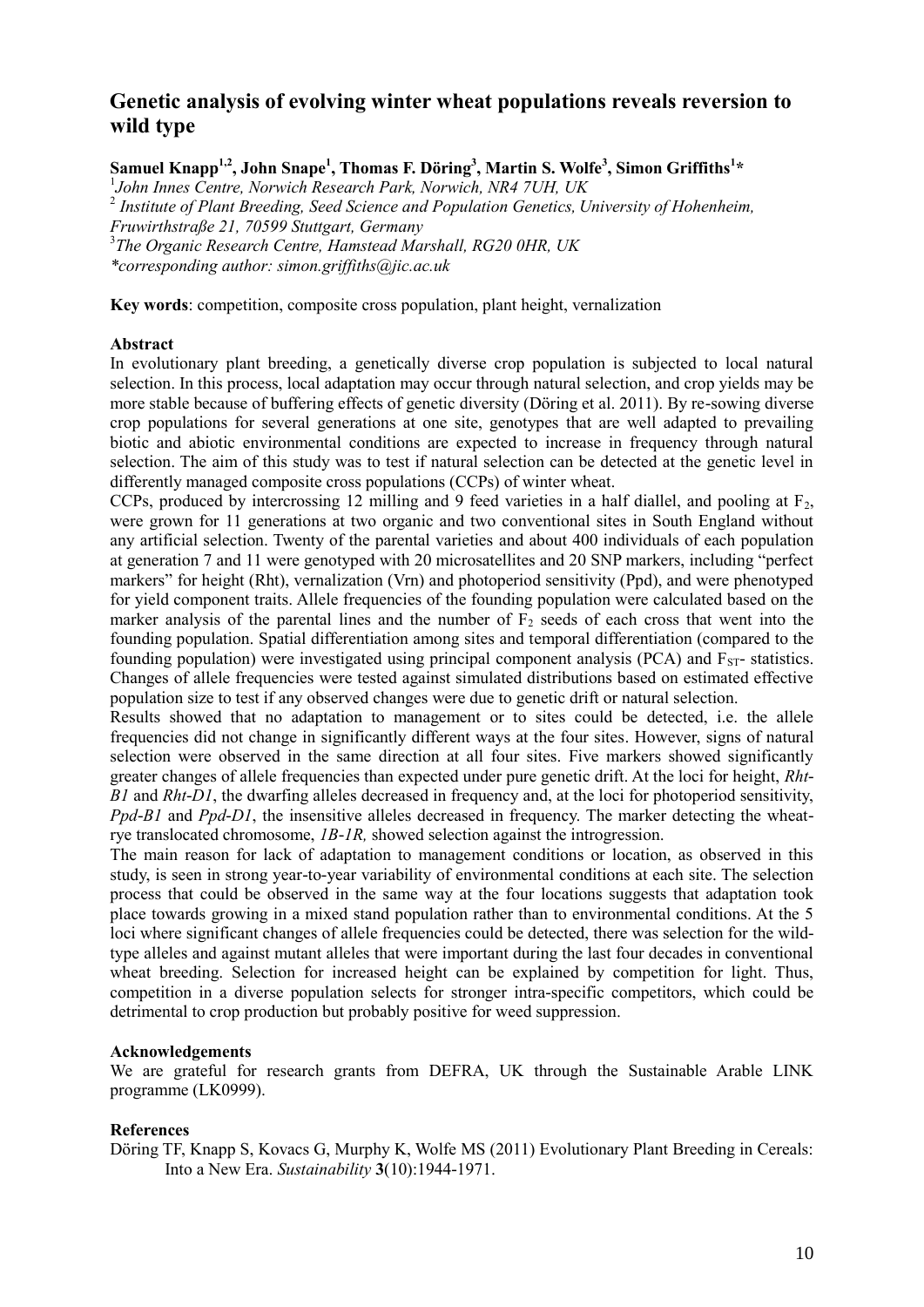## **Study of linkage disequilibrium evolution in a wheat MAGIC population**

**StephanieThepot<sup>1</sup> \*, Isabelle Goldringer<sup>1</sup> , Etienne Paux<sup>2</sup> , Ian Mackay<sup>3</sup> & Jérôme Enjalbert<sup>1</sup>**

*UMR Génétique végétale, chemin du moulon, 91190 Gif sur yvette-France UMR Génétique, Diversité et Ecophysiologie des Céréales, 5 Chemin de Beaulieu, 63039 Clermont ferrand -France NIAB, Huntingdon Road, Cambridge CB3 0LE, England*

*\*corresponding author: stephanie.thepot@moulon.inra.fr*

**Keywords**: linkage disequilibrium, MAGIC, wheat

### **Abstract**

At an accelerating pace, advances in technology are providing an increasing number of molecular markers to the cereal geneticist. Most of these newly produced markers first need to be mapped before they can be used in breeding programmes. Although classical bi-parental segregating populations can be used for marker mapping, they are limited in value when mapping high numbers of markers, both because of a low rate of polymorphism and due to the limited probability of recombination between increasingly tightly linked markers. New populations based on multi-parental crosses and higher levels of recombination have been developed recently, for example MAGIC populations (Multi-parent Advanced Generation Inter-Cross), which overcome these drawbacks.

The MAGIC wheat population we are studying is composed of 1100 SSD (Single Seed Descent) lines resulting from 12 cycles of random crosses of 62 founders with a large genetic base. These random crosses were facilitated by the integration of a nuclear male sterility allele (ms1b, Probus donnor) in the population. This population has been genotyped with an Illumina array of 9k SNPs (Single Nucleotide Polymorphisms), using a set of markers spread across the genome (Chao et al. 2010). The MAGIC parents were also genotyped with 3000 SNPs developed on chromosome 3B (Paux et al. 2006). Polymorphism and quality checks resulted in the selection of 6480 SNP markers from the 9k set, and 2690 SNP markers on the 3B chromosome.

Before mapping markers, the genetic structure and linkage disequilibrium (LD) present in SSD lines and parental lines was assessed, confirming the efficiency of the 12 cycles of random crossing. Following this, the markers were mapped by means of a new method based on LD analysis, using the 3B dataset on the MAGIC parental panel. The quality of the method was assessed using previously mapped markers, or using 9k data on the SSD.

The validity of the population for both marker mapping and quantitative trait locus (QTL) detection is discussed with regard to these first results.

- Chao S, Dubcovsky J, Dvorak J, Luo MC, Baenziger S, Matnyazov R, Clark D, Talbert L, Anderson J, Dreisigacker S, Glover K, Chen J, Campbell K, Bruckner P, Rudd J, Haley S, Carver B, Perry S, Sorrells M, Akhunov E (2010) Population- and genome-specific patterns of linkage disequilibrium and SNP variation in spring and winter wheat (*Triticum aestivum* L.). *BMC Genomics* **11**:727.
- Paux E, Roger D, Badaeva E, Gay G, Bernard M, Sourdille P, Feuillet C (2006) Characterizing the composition and evolution of homologous genomes in hexaploid wheat through BAC-end sequencing on chromosome 3B. *The Plant Journal* **48**: 463-474.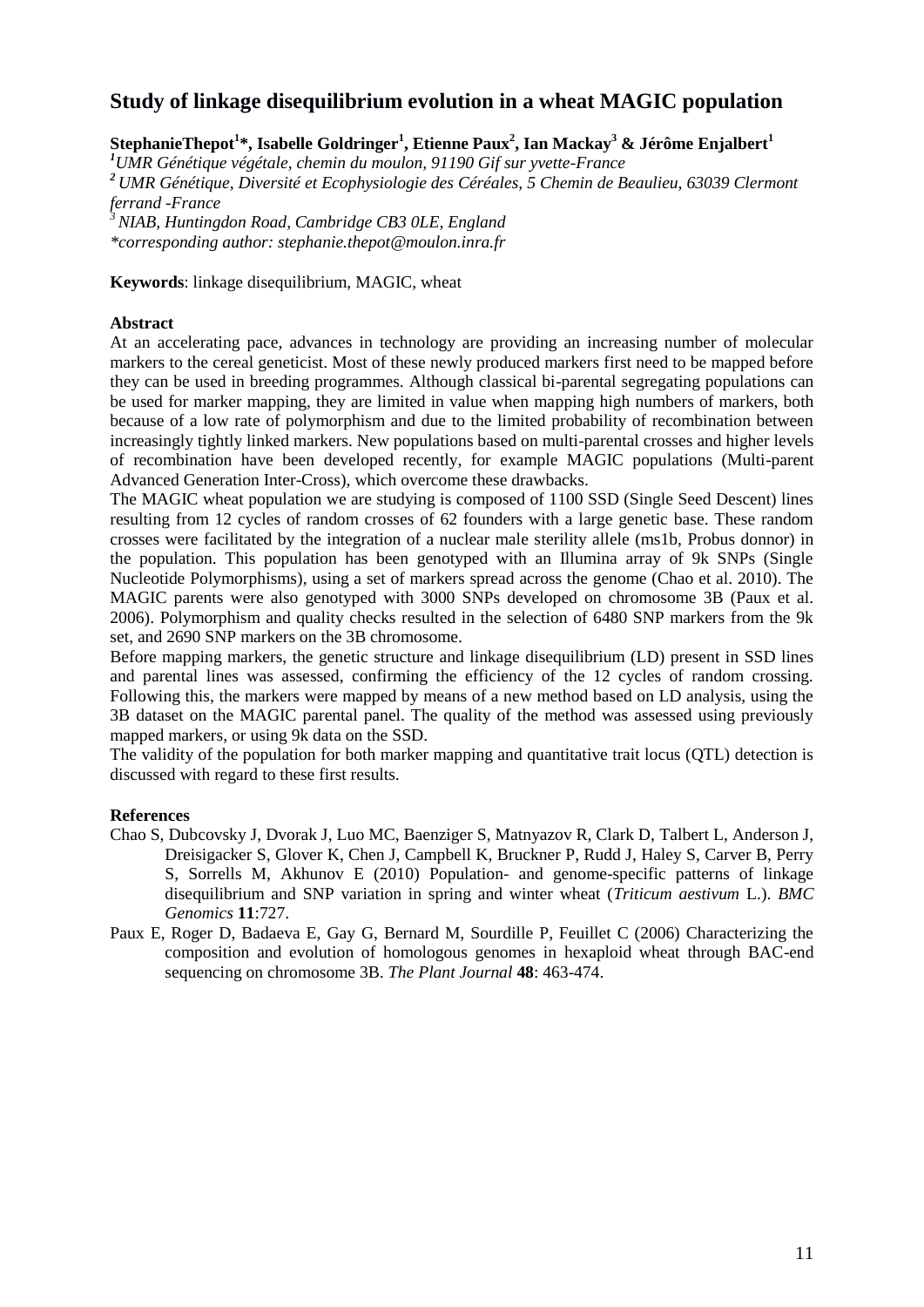## **Improved quality and disease management in diverse populations**

## **Anders Borgen**

*Agrologica, Houvej 55, DK-9550 Mariager, Denmark. Contact: [borgen@agrologica.dk](mailto:borgen@agrologica.dk)*

**Key words**: Composite cross populations, disease resistance, near infrared spectroscopy, protein content

## **Abstract**

Improved biodiversity is one of the key principles in organic farming and therefore organic plant breeding seeks alternatives to the currently dominant pureline monocultures. Evolutionary plant breeding of composite cross populations (CCPs) has been proposed as a breeding tool for organic plant breeding, where a highly heterogeneous population of offspring is made by mixing a large number of segregating lines from different parents (Döring et al. 2011).

Natural selection will, to some extent, reduce traits conferring major disadvantages in a population if these have a high heritability and a significant impact on seed reproduction. It will not, however, necessarily improve baking quality, negative traits with a strong interaction with the environment or minor negative traits. There may be a need, therefore, for improved maintenance breeding and selection to increase yield, disease resistance and quality in populations. Protein content, as a measure of quality, can be improved in a population by seed sorting. Traditional sorting equipment achieved this based on physical characteristics, e.g. seed gravity; novel technologies for high throughput sorting of seed for hardiness and protein content are now available based on image analysis and Near Infrared Spectroscopy (NIRS).

Regarding disease resistance in plants, if two parents carry two different resistance genes to a disease, one quarter of the offspring may end up being susceptible due to simple Mendelian distribution. In this way, even after crossing multiple resistant parents, a CCP may end up having higher susceptibility to some diseases than the parental lines. Each cross should therefore be grown, assessed and selected for resistance to relevant diseases individually before eventually combining them to form a CCP. Some diseases, e.g. *Fusarium* and smut, can produce mycotoxins which have deleterious effects on seed quality even at low levels without a significant impact on grain yield. Hence, resistance to such diseases will not be sufficiently increased by natural selection under common field conditions. In such cases, selection pressure can be augmented artificially by inoculation with fungi to increase infection incidence under controlled conditions. In this way, inoculation can be considered as a breeding tool to improve quality parameters in CCPs. In the CORE2 funded COBRA project, starting in March 2013, these strategies will be tested and further developed.

Agrologica have grown CCPs of wheat (jointly developed by the Organic Research Centre and the John Innes Centre UK) since 2007. In parallel, 250 new crosses from 30 parents were made to develop a new population improved resistance to common bunt (*Tilletia caries*). Research on this material is now under way in the BIOBREED project (Steffan et al. in press, Steffan et al. this volume). Based on the practical experience from growing CCPs at Agrologica, some considerations for future development of this breeding strategy can be drawn.

### **Acknowledgements**

Evolutionary plant breeding at Agrologica has been supported by: 15. Junifonden, Godfred Birkedal Hartmanns Familiefond, Søren Christian Sørensens Mindefond, Axel Piznerfonden and NaturErhvervstyrelsens Fødevareforskningprogram. It will continue in 2013-15 with support from Core Organic II and Fonden for Økologisk Landbrug.

## **References**

Döring TF, Knapp S, Kovacs G, Murphy K, Wolfe MS (2011) Evolutionary Plant Breeding in Cereals: Into a New Era. *Sustainability* **3** (10):1944-1971.

Steffan P, Borgen A, Backes G, Rasmussen S (2013 *in press*): BIOBREED – Resistance to common bunt in organic plant breeding. *Tagungsband der 63. Jahrestagung der Vereinigung der Pflanzenzüchter und Saatgutkaufleute Österreichs*. (http://molbreed.life.ku.dk:8080/biobreed).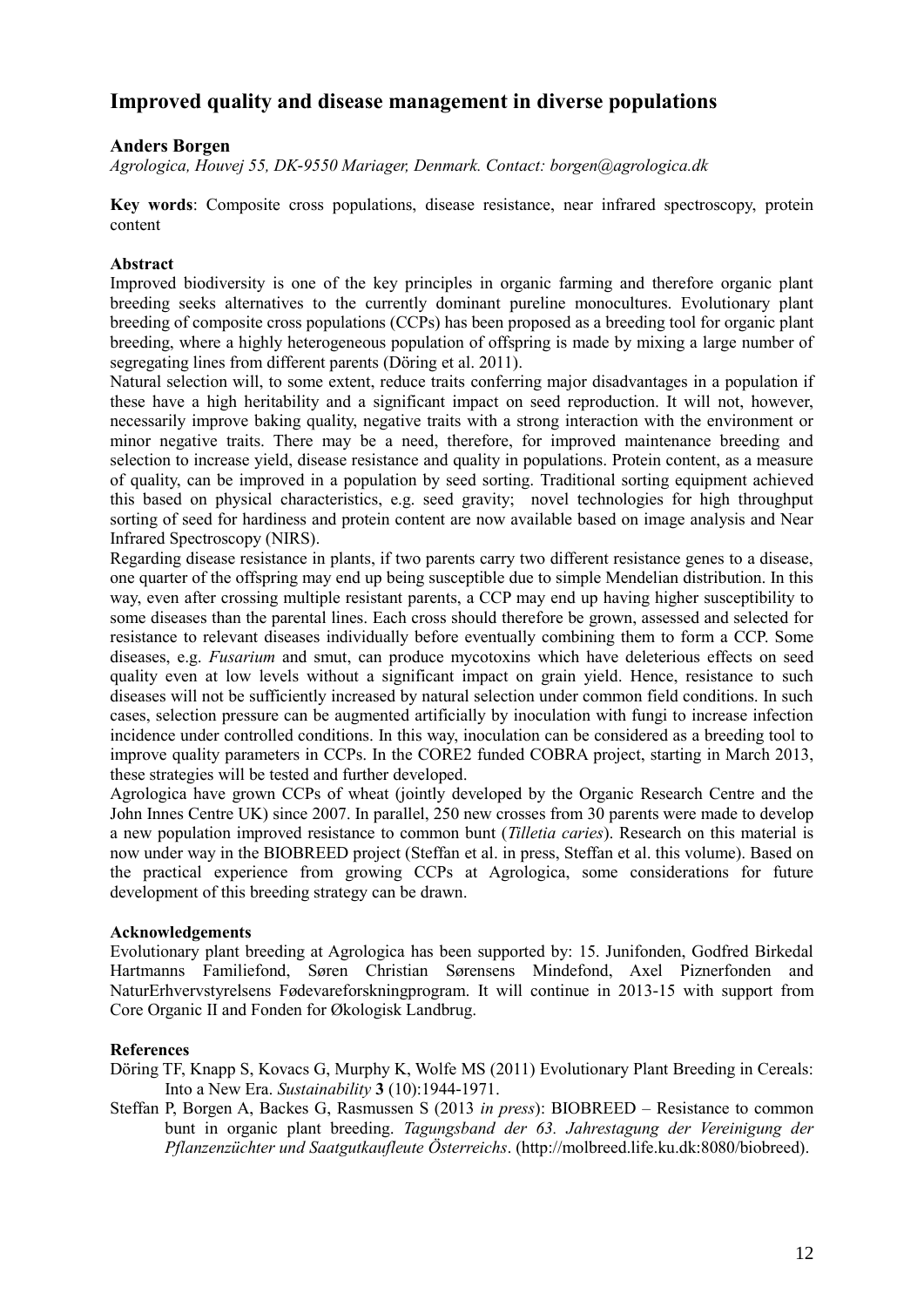## **Is mass selection a tool to improve quality in winter wheat composite cross populations?**

## **Oliver Crowley, Louisa R. Winkler, Sally A. Howlett, Thomas F. Döring, Martin S. Wolfe\***

*Organic Research Centre, Hamstead Marshall, RG20 0HR, UK \*corresponding author: wolfe@wakelyns.co.uk*

**Key words**: composite cross population, grain density, grain size, mass selection, protein content

## **Abstract**

The genetic diversity within composite cross populations (CCPs) of cereals potentially offers optimised crop performance on organic farms, where functional diversity can be used to replace the role of chemical inputs (Döring et al. 2011); however, such a high genotypic heterogeneity inevitably contains individuals that may be functionally redundant or sub-optimal. We therefore asked whether it is possible to enhance performance of a CCP by selecting an elite sub-population to suit a specific end-use, while retaining sufficient diversity to confer adequate buffering capacity against unpredictable growing conditions.

Two CCPs were subjected to three methods of mass selection over four generations of winter wheat. The wheat was grown at one organic and one conventional site in Suffolk, UK. Dark grain colour was selected using an optical colour sorter; grain size was selected using sieves; and grain density was selected using a gravity separator.

Dark coloured grain had significantly greater protein content (% dry basis) than light coloured grains at both organic and non-organic sites (average difference 0.9%), but there was no difference when compared to the unselected population from which the colour fractions originated. Moreover, while protein content in the *progeny* of the dark fractions tended to be greater than that of the light fractions, the difference was small (average difference 0.3%) and not statistically significant.

Selecting for grain size resulted in an average difference in thousand grain weight (TGW) of 11.7g between the fraction of the CCP with smaller grains and the fraction with larger grains. A significant difference was retained in subsequent generations, with the TGW in the progeny of the large sized fraction being on average 4.5g greater than TGW in the small sized fraction.

The gravity separator was able to separate the CCP into a heavy fraction and light fraction with an average difference in TGW of 9.25g. However, there was no difference upon harvesting of subsequent progeny.

This paper shows that the phenotypic diversity present in a CCP of winter wheat can be subjected to mass selection using simple methods that are available on-farm. The results indicate that phenotypic traits which can be subjected to mass selection are linked to desirable quality characteristics such as grain protein and TGW. However, heritability appears to be weak, implying limited use as an on-farm breeding tool within the framework of evolutionary plant breeding.

## **Acknowledgements**

We are grateful for research grants from DEFRA, UK through the Sustainable Arable LINK programme (LK0999).

## **References**

Döring TF, Knapp S, Kovacs G, Murphy K, Wolfe MS (2011) Evolutionary plant breeding in cereals: into a new era. *Sustainability* **3** (10):1944-1971.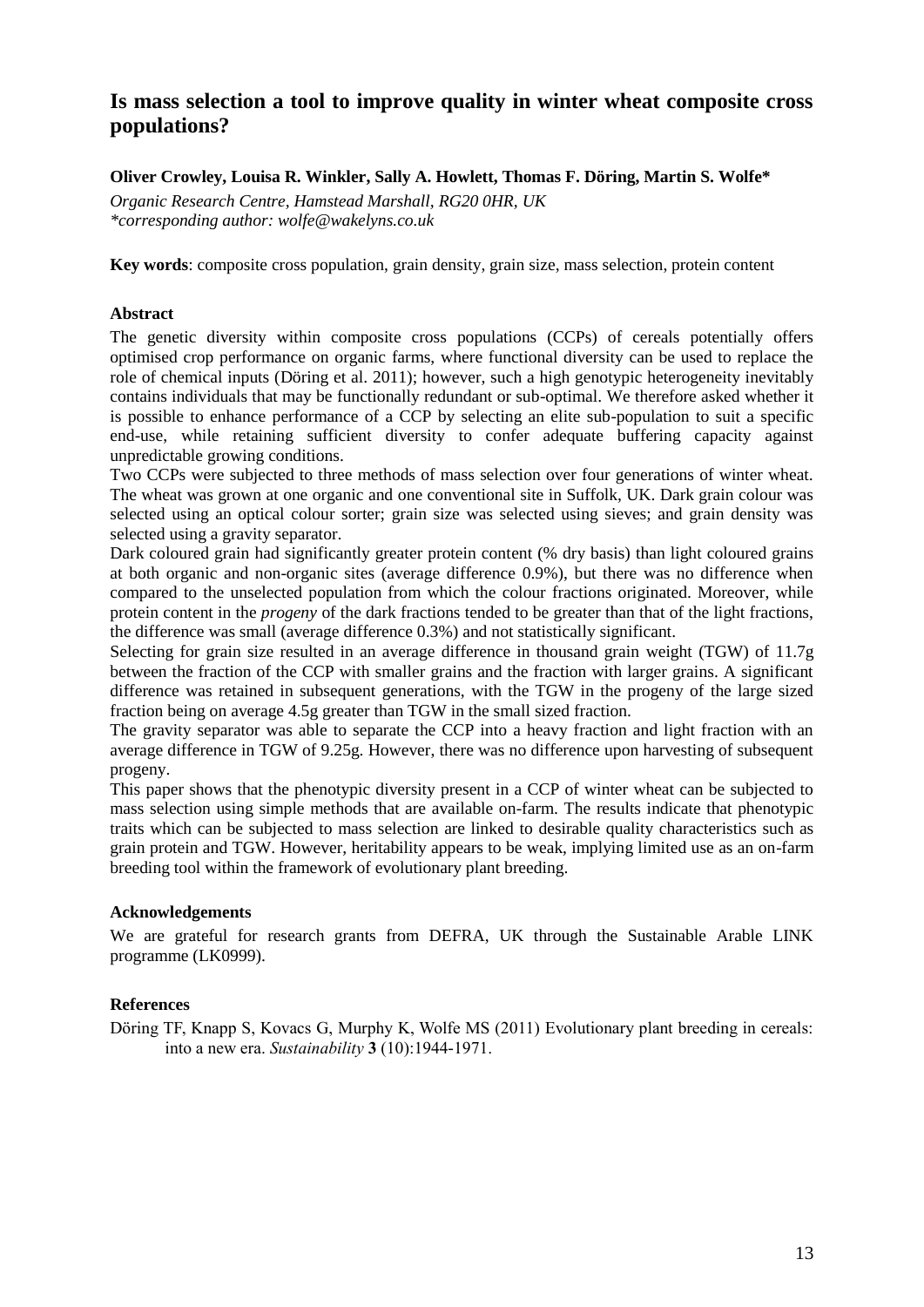## **From landraces to mixtures and to composite cross populations: a range of initial populations to start evolutionary participatory plant breeding**

**Isabelle Goldringer1\* , Jérôme Enjalbert<sup>1</sup> , Nathalie Galic<sup>1</sup> , Sophie Jouanne<sup>1</sup> , Pierre Rivière<sup>1</sup> , Julie Dawson<sup>1</sup> , Estelle Serpolay<sup>2</sup> , Véronique Chable<sup>2</sup> , Adrien Collet<sup>3</sup> , Jean-François Berthellot<sup>3</sup> & Patrick de Kochko<sup>3</sup>**

*1 INRA UMR-Génétique Végétale, le Moulon, 91190 Gif sur Yvette, France; <sup>2</sup> INRA SAD-Paysage; <sup>3</sup>Réseau Semences Paysannes (RSP); \*corresponding author: isabelle.goldringer@moulon.inra.fr*

**Key words**: genetic variability, crossing scheme, participatory breeding, mixtures, farmer varieties.

### **Abstract**

The development of varieties for organic agriculture and the conservation of biodiversity are two major issues in the context of environmental degradation due to intensive agricultural practices and the predicted impacts of climate change on agricultural systems. Organic farming often leads to environmental conditions which are more variable for the plants since chemical inputs are not used. While modern crop varieties fit the needs of conventional farming in industrialized countries, they often are not adapted to agronomic practices that decrease the use of inputs and fossil energy. To succeed in developing varieties adapted to these kinds of heterogeneous environments, participatory plant breeding (PPB) has been implemented in several cases (Dawson et al. 2011). Decentralized selection is needed in order to conduct direct selection in the target environments. This has been proved more efficient than the more indirect method of selecting in a favourable environment and growing the crop in a stressful environment. In addition, participation of farmers is required to benefit from their experience and expertise in varietal evaluation in their particular environment (Ceccarelli et al. 2001). Several strategies can be applied to start a new breeding scheme such as crossing, mixing or selecting within the available landraces or locally adapted populations. This will depend on the objectives and selection criteria of the farmers, on the diversity of available germplasm and also on the farmers' breeding approach. Choosing a specific scheme will then impact on the management and breeding of the population in subsequent generations. For instance, it is expected that after crosses, strong segregation will occur in the early generations leading to a profusion of phenotypic variants; then, the timing and intensity of selection applied needs to be determined according to the traits observed. Meanwhile, mixing landraces or pure lines will not generate many new genotypes in the first generations, but the composition still may vary in subsequent generations depending on natural selective pressures.

Here we report on several cases of early-stage wheat PPB projects in France that cover the whole range of initial population structures and thus of management in the following generations. All starting populations or mixtures were chosen through a collaborative approach with different farmers or groups of farmers. Unexpectedly, most farmers had precise ideas on the type of populations they wanted to work with, leading to a diversity of situations: single landraces, simple or complex mixtures of landraces or pure lines, biparental crosses, random crosses between landraces through the use of a male sterility gene. We describe the strategies and consider the consequences for evolutionary PPB.

- Ceccarelli S, Grando S, Bailey E, Amri A, El-Felah M, Nassif F, Rezgui S, Yahyaoui A. (2001) Farmer participation in barley breeding in Syria, Morocco and Tunisia. *Euphytica* **122**: 521–536.
- Dawson JC, Rivière P, Berthellot Jf, Mercier F, De Kochko P, Galic N, Pin S, Serpolay E, Thomas M, Giuliano S & I Goldringer (2011) Collaborative Plant Breeding for Organic Agricultural Systems in Developed Countries. *Sustainability* 3 (8): 1206-1223.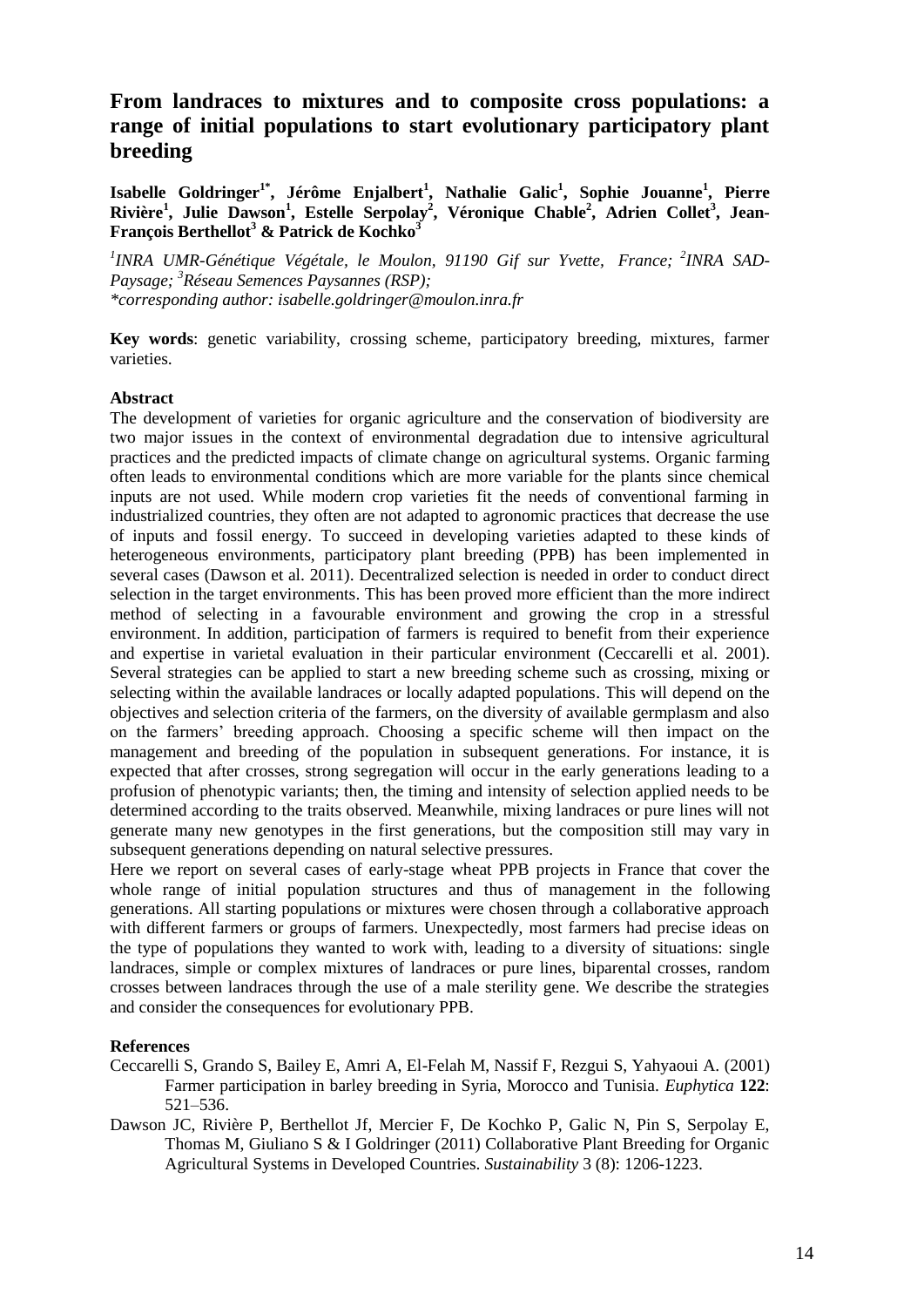## **Coupling genetic and eco-physiologic models to simulate temporal evolution of cultivar mixtures and composite populations**

**Christophe Lecarpentier<sup>1</sup> , Isabelle Goldringer<sup>1</sup> , Bruno Andrieu<sup>2</sup> & JérômeEnjalbert<sup>1</sup> \***

*1 INRA UMR-Génétique Végétale, le Moulon, 91190 Gif sur Yvette, France 2 INRA UMR-Environnement et Grandes Cultures, 78850 Thiverval-Grignon, France \*corresponding author: enjalbert@moulon.inra.fr*

**Keywords**: competition, compensation, facilitation, 3D plant model, fitness

### **Abstract**

There is an urgent need to change the current agricultural model in order to reduce its environmental impact. Studies in the literature which assess strategies based on increasing within-field genetic diversity to promote resilience to stresses in low-input agricultural systems are limited. Our team is therefore currently carrying out research to address this gap by developing models which are able to simulate the functioning of heterogeneous crops. Based on an interdisciplinary collaboration involving population genetics and ecophysiology, our aim is to model the development and the genetic evolution of a genetically heterogeneous crop, taking into account individual plant architecture and plant-to-plant interactions.

The main objectives are i) to develop an individual-based model coupling ecophysiology and population genetics, ii) to set parameters with regard to experimental data on wheat populations, and iii) to study the impact of developmental traits on the fitness of individuals in a heterogeneous crop. The approach will be based on the Open-Alea plant modeling platform (Pradal et al. 2008) for eco-physiological aspects, and upon Simupop (Peng & Amos 2008) for the population genetics layer. The initial efforts will address the impact of wheat architecture on - competition for light between individual plants. Beyond the specific crop model, we propose to build a generic framework to simulate the development of a heterogeneous population over a cropping period and its evolution over generations of re-sowing.

- Pradal C, Dufour-Kowalski S, Boudon F, Fournier C, Godin C (2008) OpenAlea: a visual programming and component-based software platform for plant modelling. *Functional Plant Biology* **35:** 751-760.
- Peng B, Amos CI (2008) Forward-time simulations of non-random mating populations using simuPOP. *Bioinformatics* **24**:1408-1409.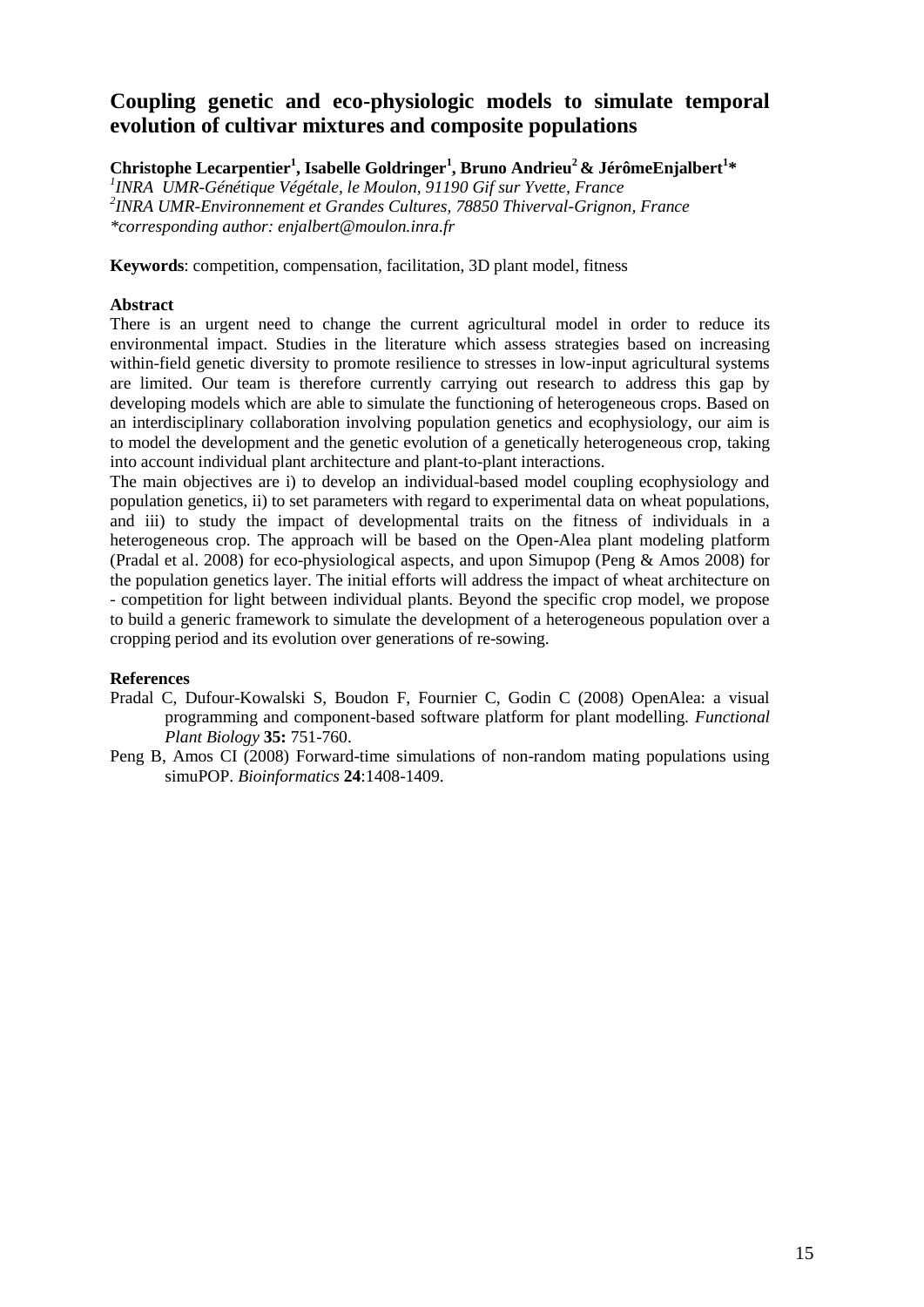## **Phenotypic comparison of winter wheat mixtures and composite cross populations**

**Christina Hieronymus<sup>1</sup> , Sally A. Howlett<sup>2</sup> \*, Louisa R. Winkler<sup>2</sup> , Thomas F. Döring<sup>2</sup> , Nick Fradgley<sup>2</sup> , Maria R. Finckh<sup>1</sup> , Martin S. Wolfe<sup>2</sup> \***

*<sup>1</sup>Department of Ecological Plant Protection, University of Kassel, Nordbahnhofstr. 1a, 37213 Witzenhausen, Germany*

*2 The Organic Research Centre, Hamstead Marshall, RG20 0HR, UK \*corresponding author: sally.h@organicresearchcentre.com*

**Keywords**: composite crosses, evolutionary breeding, organic breeding

#### **Abstract**

One of the central requirements of evolutionary plant breeding is high genetic diversity, which could make crops both more adaptable and stable in response to environmental conditions (Wolfe et al. 2008). This genetic diversity can be created using (complex) variety mixtures or Composite Cross Populations (CCPs). CCPs offer an inherently higher degree of diversity than mixtures, but current seed legislation in Europe, while allowing the use of mixtures, does not provide a framework for trading CCPs. To assess the case for changing this scenario we asked whether CCPs (made from various parental varieties) are phenotypically different from their corresponding mixtures (derived from the same parents).

In 2011 two evolving winter wheat CCPs (ORC YO CCP, 20 parents, F<sub>10</sub>; NIAB Elite CCP, 8 parents, F<sup>4</sup> and two variety mixtures (ORC YQ Mix, NIAB Elite Mix, both derived from the same parental cultivars and being of the same generational age as the corresponding CCPs) were sown on two sites in the UK. A randomised complete block design was used with three replications per site. The sites were (i) Wakelyns Agroforestry in Suffolk (organically managed) and (ii) The Morley Arable Research Centre in Norfolk (conventionally managed). Assessments included establishment and percentage crop and weed cover (early spring 2012), percentage of diseased leaf area and senescence on the flag leaf (July), plant height, tiller density, lodging and ripening time (August) as well as grain yield and thousand grain weight. Analyses of variance were carried out comparing the ORC YQ CCP and the NIAB Elite CCP with their corresponding mixtures. The analysis included all possible combinations of the explanatory variables, their interactions and 18 response variables. Step-wise model reduction was employed using Akaike's information criterion (AIC) for model evaluation.

The AIC-best models revealed significant differences between CCPs and mixtures in the mean number of plants/ $m^2$ , with the mixtures showing an average of 18.7 plants/ $m^2$  more than the CCPs, although this did not translate into a yield increase. There was also a highly significant difference between CCPs and mixtures in the average straw height, with the CCPs being on average 12.6 cm taller than the mixtures. There were no significant differences between the CCPs and the mixtures regarding any of the other response variables. Our results show that CCPs did not differ from their respective mixtures in most phenotypic traits, but that they were consistently taller than the mixtures. While tall straw can lead to increased lodging risk, it confers greater competitiveness against weeds by decreasing light penetration through the canopy and can act as a passive resistance mechanism against *Fusarium* head blight of wheat (Mesterhazy 1995). Mechanisms for the observed difference in plant height between CCPs and mixtures are currently unclear but might include founder effects.

### **Acknowledgements**

The research leading to these results has received funding from the European Community's  $7<sup>th</sup>$ Framework Programme (FP7/ 2007-2013) under the grant agreement n° 245058 SOLIBAM.

#### **References**

Mesterhazy A (1995) Types and components of resistance to *Fusarium* head blight of wheat. *Plant Breeding* **114**: 377-386.

Wolfe MS, Baresel JP, Desclaux D, Goldringer I, Hoad S, Kovacs G et al. (2008) Developments in breeding cereals for organic agriculture. *Euphytica* **163**:323-346.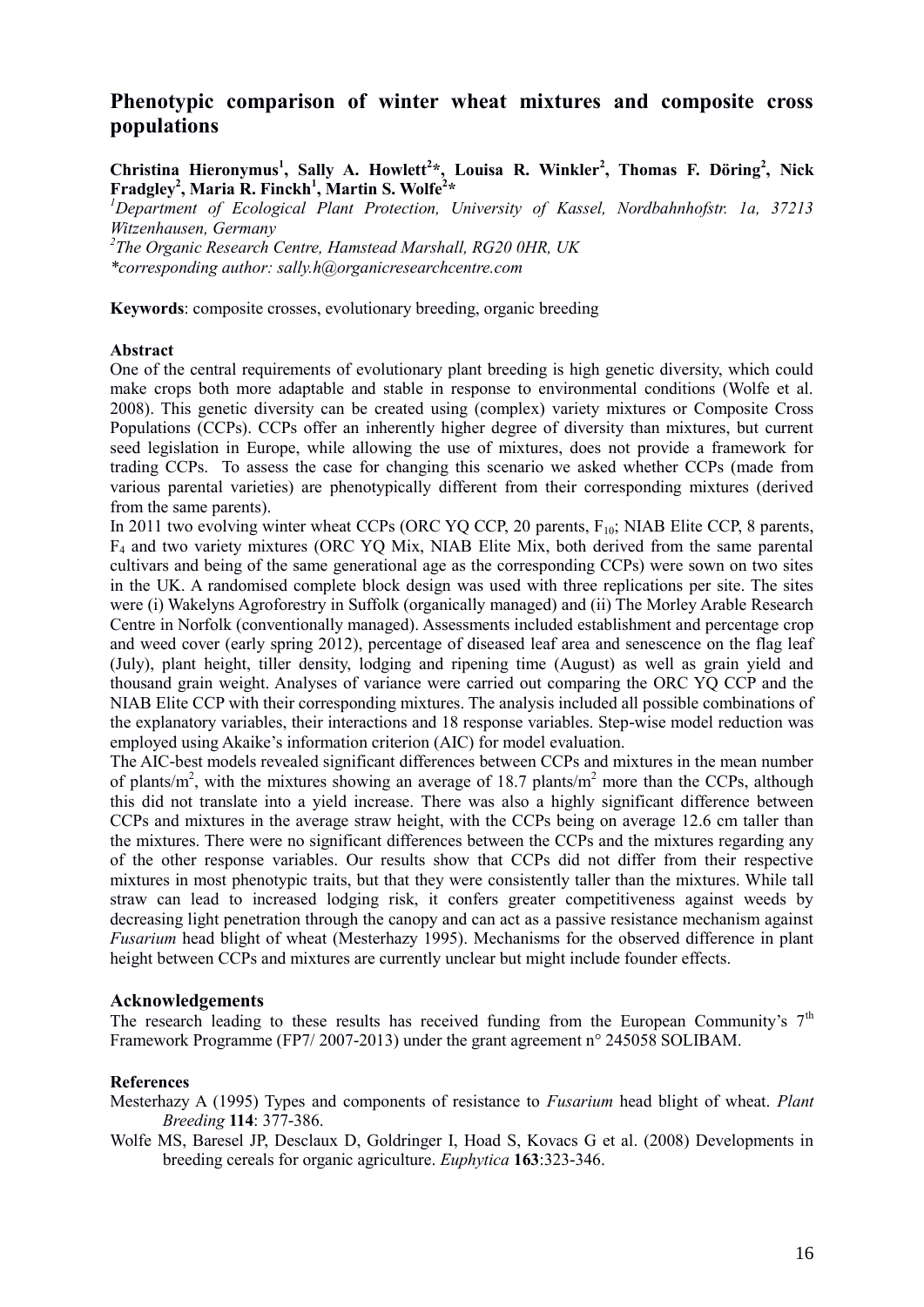# **Baking quality of two winter wheat CCPs in the UK**

## **Louisa R. Winkler<sup>1</sup> , Helen Pearce<sup>1</sup> , Nick Fradgley<sup>1</sup> , Thomas F. Döring<sup>1</sup> , Sally A. Howlett<sup>1</sup> , Andrew Whitley<sup>2</sup> , Martin S. Wolfe<sup>1</sup> \***

*<sup>1</sup>Organic Research Centre, Hamstead Marshall, RG20 0HR, UK*

*<sup>2</sup>Bread Matters, Macbiehill Farmhouse, Lamancha, West Linton, Peeblesshire, EH46 7AZ, Scotland \*corresponding author: wolfe@wakelyns.co.uk*

**Key words**: baking test, composite cross population, Hagberg Falling Number, protein

## **Abstract**

For epidemiological and agronomic reasons, efforts are being made to increase the genetic diversity of major crop species including cereals. One such effort is the generation and testing of winter wheat composite cross populations (CCPs) (Döring et al. 2011). However, increasing the genetic diversity within a wheat crop might also dilute certain desired traits. In particular, parent varieties included in CCPs might vary in parameters associated with baking quality; in this case, including many parents in the CCP to increase genetic diversity could theoretically conflict the aim of maintaining high baking quality, as parents of poorer baking quality are included. We asked how genetic diversity affects the bread-making quality of two wheat populations differing in their genetic diversity and the baking quality of their parents.

Two winter wheat CCPs were created in 2002, one from 20 parent varieties selected to combine high yield and good milling quality characteristics (YQ CCP) and one from a subset of 12 of these varieties selected specifically for high milling quality (Q CCP) (Döring et al. 2010). These CCPs were grown at multiple sites in the UK. Baking tests began when the populations reached generation  $F_6$ . Grain samples of the two populations were obtained from several organic and non-organic farms across England. Tests were replicated over three years by two bakeries, each with their own milling and baking method. We hypothesised that the dilution of quality characteristics in the more diverse YQ population would make it less suitable as a bread-making wheat. Parameters tested included Hagberg Falling Number (HFN) and protein content of the flour. In addition, loaf height (tin loaf) was measured as an indicator of loaf quality, as it reflects the dough's ability to rise (a higher rise is considered more desirable). All sample identities were coded and unknown to the bakers.

The YQ and Q CCPs were comparable to each other in their HFN and loaf height, but differed significantly in their protein content with the Q CCP being higher in protein. Qualitative analyses by the bakers reflected the protein results more strongly than the HFN and loaf height results: bakers tended to favour the Q CCP over the YQ CCP, and where a high-protein commercial control was included, they favoured it over the Q CCP.

Our results show that the question of which parameters should be used to evaluate baking quality and what goals to set in milling wheat breeding programmes remains controversial. Further, the study suggests that protein content could be an important contributor to performance, but that high-diversity wheat CCPs (such as the YQ CCP) can still perform well, producing dough which rises as high as that from commercially-used wheat varieties. Including a proportion of parents with lower baking quality in a CCP might therefore be a way of breaking potential trade-offs between yield and baking quality.

### **Acknowledgements**

We are grateful for research grants from DEFRA, UK through the Sustainable Arable LINK programme (LK0999).

- Döring TF, Knapp S, Kovacs G, Murphy K, Wolfe MS (2011) Evolutionary plant breeding in cereals: into a new era. *Sustainability* **3**:1944-1971.
- Döring TF, Wolfe M, Jones H, Pearce H, Zhan J (2010) Breeding for resilience in wheat Nature's choice. In: Goldringer I, Dawson JC, Vettoretti A, Rey F (Eds.) 'Breeding for Resilience: a strategy for organic and low-input farming systems?' *Proceedings of EUCARPIA conference Section Organic and Low-input Agriculture, 1-3 December 2010, Paris. INRA and ITAB, France*: 45-48.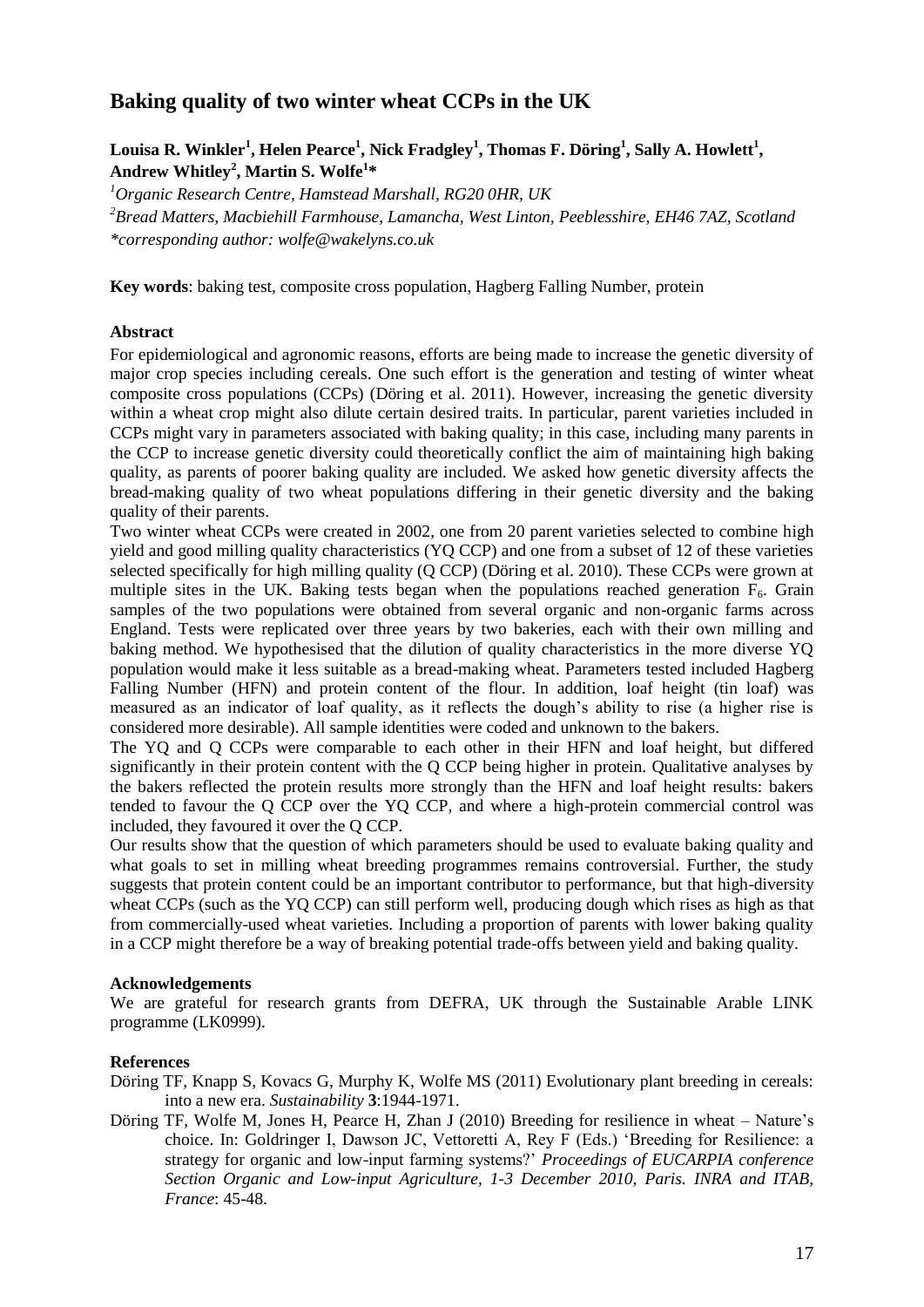## **Common bunt resistant wheat composite cross populations**

## **Philipp Steffan<sup>1</sup> , Anders Borgen<sup>2</sup> , Gunter Backes<sup>1</sup> and Søren K. Rasmussen<sup>1</sup> \***

*<sup>1</sup> University of Copenhagen, Molecular Plant Breeding Group, Bülowsvej 17, 1870 Frederiksberg C, Denmark; <sup>2</sup>Agrologica, Houvej 55, 9550 Mariager, Denmark \*corresponding author: skr@life.ku.dk*

**Keywords**: wheat composite cross populations; common bunt; protein content; genetic diversity; molecular marker; organic agriculture

### **Abstract**

Utilising diverse populations instead of genetically homogeneous varieties is expected to lead to a number of advantages in cereal production. These include reduced epidemics of plant diseases, improved weed competition and better exploitation of soil nutrients, resulting in improved yield stability. However, a number of challenges must be met before diverse wheat populations can be introduced into commercial wheat production: one of these is the development of breeding technologies based on mass selection which enable breeders and farmers to improve specific traits in populations and maintain diversity at the same time. BIOBREED is a project which commenced in Denmark in 2011 to meet these challenges for wheat population breeding. The project focuses on the development of tools and methods for mass selection of traits relevant for organic and low input production, where it is expected that the highest benefits of utilizing diverse populations can be achieved. BIOBREED focuses on three main aspects of wheat population breeding for organic and low input production systems: i) common bunt (caused by *Tilletia caries*) resistance, ii) selection for improved protein content and iii) the influence on population diversity of different selection pathways. Thirty three crosses were made between 23 common bunt resistant winter wheat varieties in order to generate two composite cross populations (CCPs). Progeny of all crosses was bulked in the  $F_3$  to constitute the first population (*Pop.No.Sel*)*.* Prior to the creation of the second population (*Pop.Sel*), 20 head rows of each of the  $F_3$  of the parental crosses were inoculated with common bunt. From these segregating lines, 160 that showed high levels of resistance to common bunt were used to create *Pop.Sel* in generation F<sub>4</sub>. Afterwards the two populations were grown with and without inoculation with common bunt in order to i) select for bunt resistance and ii) to be able to compare the effect of heavy bunt infection on diversity. Preliminary results show a higher level of common bunt resistance in *Pop.Sel* (6% infection) than in *Pop.No.Sel* (20% infection) in the first year.

Prior to sowing the F<sub>5</sub> seed of population *Pop.Sel*, all seeds were sorted individually for protein content using a *BoMill IQ Grain Quality Sorter 1002S*. The 10% of seeds with the highest and the 10% of seeds with the lowest protein content were selected to generate two new populations (*Pop.Sel.high.Protein* and *Pop.Sel.low.Protein)*. All four populations (*Pop.No.Sel*, *Pop.Sel, Pop.Sel.high.Protein* and *Pop.Sel.low.Protein)* and their parental lines were sown in a randomized complete block trial at two locations in Denmark in order to compare yield and quality parameters such as protein content and baking quality, and to assess their stability across environments. Results are expected for the summer 2013.

Research to date has not yet answered the question, 'how much diversity is needed in populations?' BIOBREED aims to quantify the levels of diversity in wheat CCPs after the different selection steps of i) cultivation with and without common bunt inoculum, and ii) sorting for single seed protein content. Molecular markers will be used to describe the influence of these different selection pathways on population diversity. 90 SSR markers — about two markers per chromosome arm — will be used to describe the initial genetic diversity of the 23 parental lines.  $F_6$  seed of the different populations will be analysed with the same markers and population diversity after different selection pathways will be quantified.

### **Acknowledgements**

BIOBREED is supported by The Danish Food Industry Agency, Ministry of Food, Agriculture and Fisheries 2010-14.

### **References**

BoMill Grain Sorter: [http://bomill.com/BoMill\\_We\\_Add\\_Value\\_to\\_Your\\_Grain/Products.html](http://bomill.com/BoMill_We_Add_Value_to_Your_Grain/Products.html)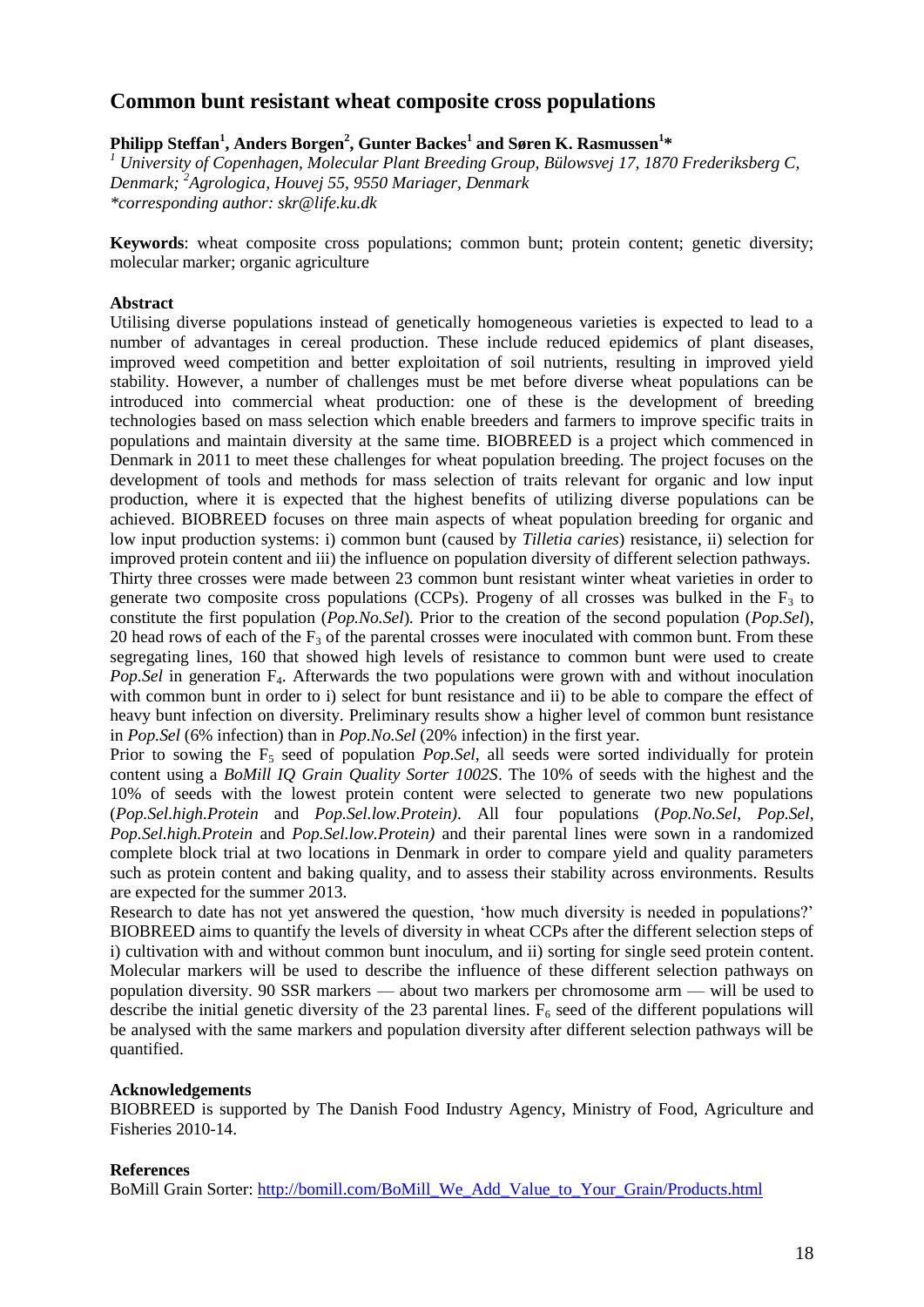## **Winterkill in 2011/12: Effect on winter wheat pure line varieties and winter wheat composite cross populations in the F<sup>11</sup>**

## **Maria R. Finckh\* & Sarah Brumlop**

*Ecological Plant Protection, Faculty of Organic Agricultural Sciences, University of Kassel, Nordbahnhofstraße 1a, D-37213 Witzenhausen. \*corresponding author: [mfinckh@uni-kassel.de](mailto:mfinckh@uni-kassel.de)*

**Keywords**: Evolutionary Breeding, Composite Crosses, Modern Landraces, Organic Breeding

### **Abstract**

In order to be able to adapt to changing environmental conditions, crop plants need a certain degree of diversity (Stevens 1942, Finckh 2008). The development of genetically diverse populations (composite cross populations, CCPs) instead of breeding entirely homogeneous pure line varieties by standard pedigree breeding methods is a strategy that aims at creating flexible varieties. This breeding approach, termed evolutionary breeding (Suneson 1956) was 'rediscovered' for organic plant breeding at the end of the  $20<sup>th</sup>$  century and has since resulted in the development of the concept of modern landraces (Murphy et al. 2005).

Three winter wheat CCPs were created in 2001 in the UK consisting either of 20 modern wheat parents (called A population), a subset of 12 high quality parents (Q), or a subset of 9 high yielding parents  $(Y)$ . Seed of the  $F_4$  was transferred to the University of Kassel in 2005 and the populations have been grown since then under organic and conventional conditions in well separated large plots  $(>100 \text{ m}^2)$  in two parallel sets (12 populations total) without artificial selection applied. In the conventional system fungicides and insecticides were not applied in order to expose the populations to natural pest and disease pressure. In addition, since the  $F_8$  two A populations have been maintained as broadcast sown populations without mechanical weed control. In 2011/12 the  $F_{11}$  of all 14 populations were compared in a replicated field trial to the mixture of the 20 parents and the three commercial wheat cultivars Achat, Akteur, and Capo. The parent varieties were also grown in unreplicated plots for seed multiplication. In addition, the broadcast populations and the organic A populations were sown early with an undersowing of white clover to check for their ability to deal with an undersown legume.

A three week period of heavy frost in February 2012, followed by 6 weeks drought after an unusually mild winter, resulted in winterkill in 16 out of the 20 parent varieties. Only the four varieties 'Bezostaya', 'Monopol', 'Renan' and 'Hereward' survived with more than 100 plants per m². As it would have been impossible to manage the plots over the summer they were abandoned. Similarly, all early sown plots were killed during the frost and had to be abandoned.

In contrast to the parental varieties, the other entries (i.e. CCPs, mixture of the 20 parents and the three reference varieties) in the replicated field trial recovered, resulting in low but acceptable yields. The number of ear bearing tillers was not significantly different between CCPs and varieties; however both of these groups showed considerable potential to compensate the substantial losses caused by winterkill. It is not surprising that the variety 'Bezostaya' with its Ukrainian background, and 'Monopol' and 'Renan' with a continental background showed a better performance than all English varieties (with the exception of 'Hereward'), which suffered considerably during the extreme cold.

Sufficient seeds of the  $F_{10}$  have been saved to permit a second year of field trials comparing the  $F_{11}$ populations in 2012/13, allowing for two years of data collection. In addition, it will be interesting to see the populations in comparison with  $F_{12}$  populations, which will also be grown in the field in 2012/2013.

- Finckh MR (2008) Integration of breeding and technology into diversification strategies for disease control in modern agriculture. *European Journal of Plant Pathology* **121**: 399-409.
- Murphy K, Lammer D, Lyon S, Brady C, Jones SS (2005) Breeding for organic and low-input farming systems: An evolutionary-participatory breeding method for inbred cereal grains. *Renewable Agriculture and Food Systems* **20**: 48-55.
- Stevens NE (1942) How plant breeding programs complicate plant disease problems. *Science* **95**: 313- 316.
- Suneson CA (1956) An evolutionary plant breeding method. *Agronomy Journal* **48**:188-191.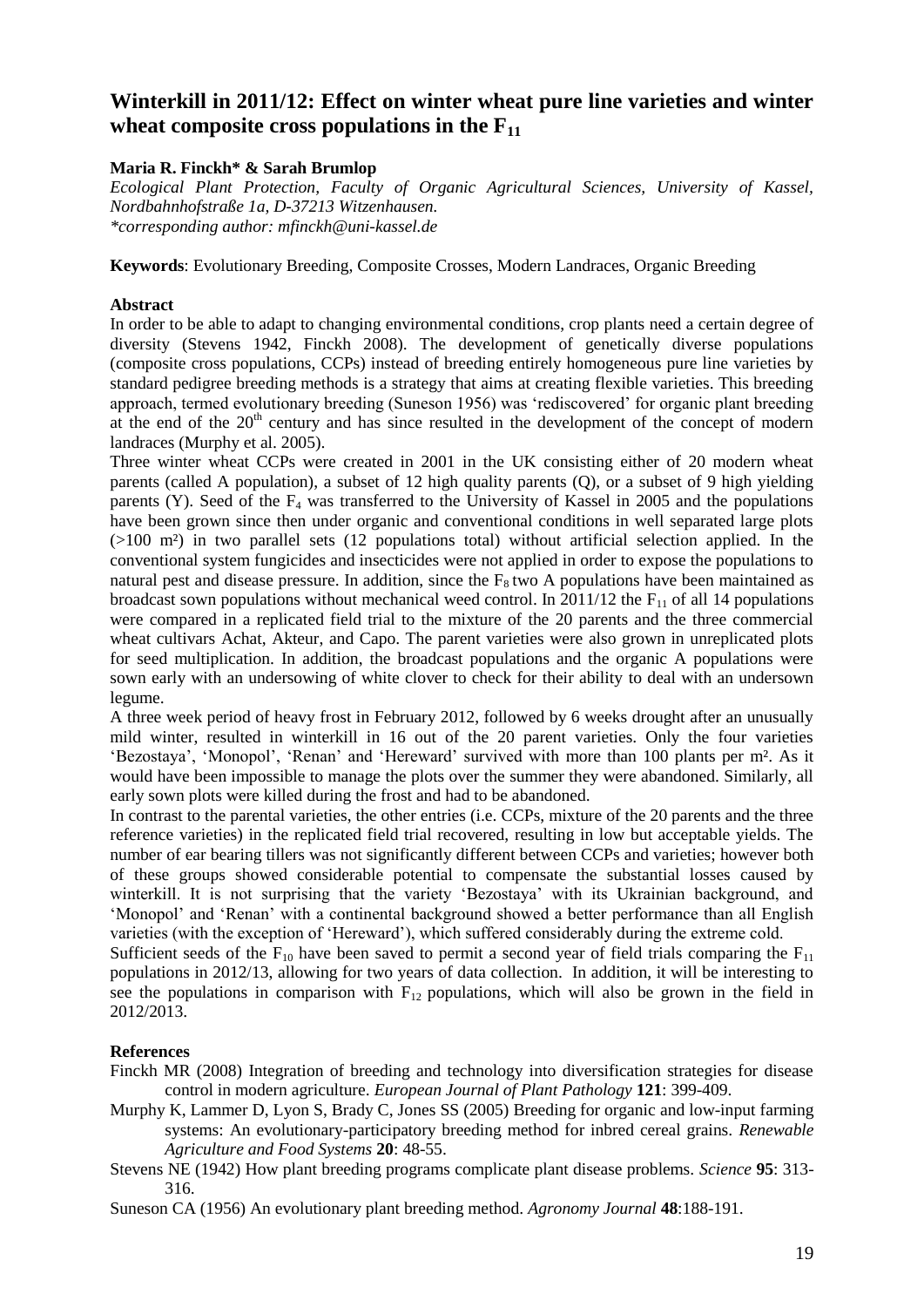## **Minutes from the plenary discussion: Taking evolutionary breeding into the future**

### **Louisa R. Winkler, Sally A. Howlett and Thomas F. Döring**

### *Organic Research Centre, Hamstead Marshall, RG20 0HR, UK*

Martin Wolfe outlined how the presentations of the symposium showed that crop populations can be more resilient, stable and better able to buffer against environmental stresses. Plant breeding for the organic sector should make use of this approach but needs legislation to support it.

David Wolfe then gave a short report on the history of the current EU seed law. The first manifestation of the law was as the Directives of 1966. The main obstacle to the marketing of internally diverse populations is set by the criteria of Distinctness, Uniformity and Stability (DUS), originated in 1970. New Directives introduced a Common Catalogue of seed based on national lists. Until today, only varieties listed on the Common Catalogue can legally be marketed, and accession to the list requires varieties to conform to DUS. The underlying rationale is that this requirement will achieve greater productivity across EU if members adhere to this.

This was also highlighted by the legal case in 2012 with Baumaux who took Kokopelli to court because Kokopelli was selling 'off-list' seeds originating from organic agriculture. The European Court of Justice endorsed the rationale of current law. While international law on this (FAO) ITPGR allows a non-DUS type approach it does not require it.

A reformulation of the EU seed law is currently underway, with the proposal to repeal all 12 existing Directives and replace them with a single Regulation. In consultations, European stakeholders have reported satisfaction with the principles underlying the existing Directives but supported simplification and consolidation: thus, the new system as proposed would resemble the present one in many details.

Nonetheless, there is a proposed article, 15 (3), which introduces a space for additional rules allowing production and marketing of varieties not on the Common Catalogue. This means that the Commission could adopt further measures through delegated acts in future years which would allow propagation and marketing of varieties in addition to those within the previous system which do not conform to DUS.

If accepted in its current form, the draft would take several years to come into force and the delegated acts would be a subsequent process. The challenge now facing those breeders interested in populations and other internally diverse varieties is to influence the drafting of criteria applied to varieties regulated by the delegated acts. Carefully handled, this is an important and promising opportunity.

In the ensuing discussion about potential criteria, a difficulty was seen in the fact that the benefit of populations is their dynamic flexibility, which makes them inherently unpredictable. For example, it would not be possible to use allele frequencies in the identifying description of a population unless the allele was a completely neutral one not expected to alter in response to the situation in which a population was grown.

One idea brought forward was to use history and traceability instead, i.e. to provide the pedigree of a population in terms of how it was produced and its cultivation history since then. This could further extend to a system of certified traceability, where an assessor inspects a crop in the field and certifies that it is the population as claimed, based on the pedigree and history. The creators of populations could also supply data from some years of cultivation of that population. A replacement of the DUS would then be the description of the population by its parents, and how it has been maintained since the first crosses. The traceability itself would be certified rather than the population genetics.

In this scenario of certified traceability, a potential seed buyer would have access to information on the parentage of the population and there would be data from the first few generations of multiplication of the population. Seed buyers would have access to a range of populations with different parentage. If information was not available about the parents it would apparently increase the risk for the buyer; but behind this would be notion of including 'the commons' as part of the common heritage of humanity. In fact, enshrining the value of the commons could be part of the legislation; breeders should then be able to incorporate landraces and less-described varieties, so in the ideal scenario, the legislation would not demand that all components of a population were registered varieties.

The participants agreed that it is more promising to concentrate on using historical rather than future or expected features of populations as their definitive characteristics, both because of their dynamism